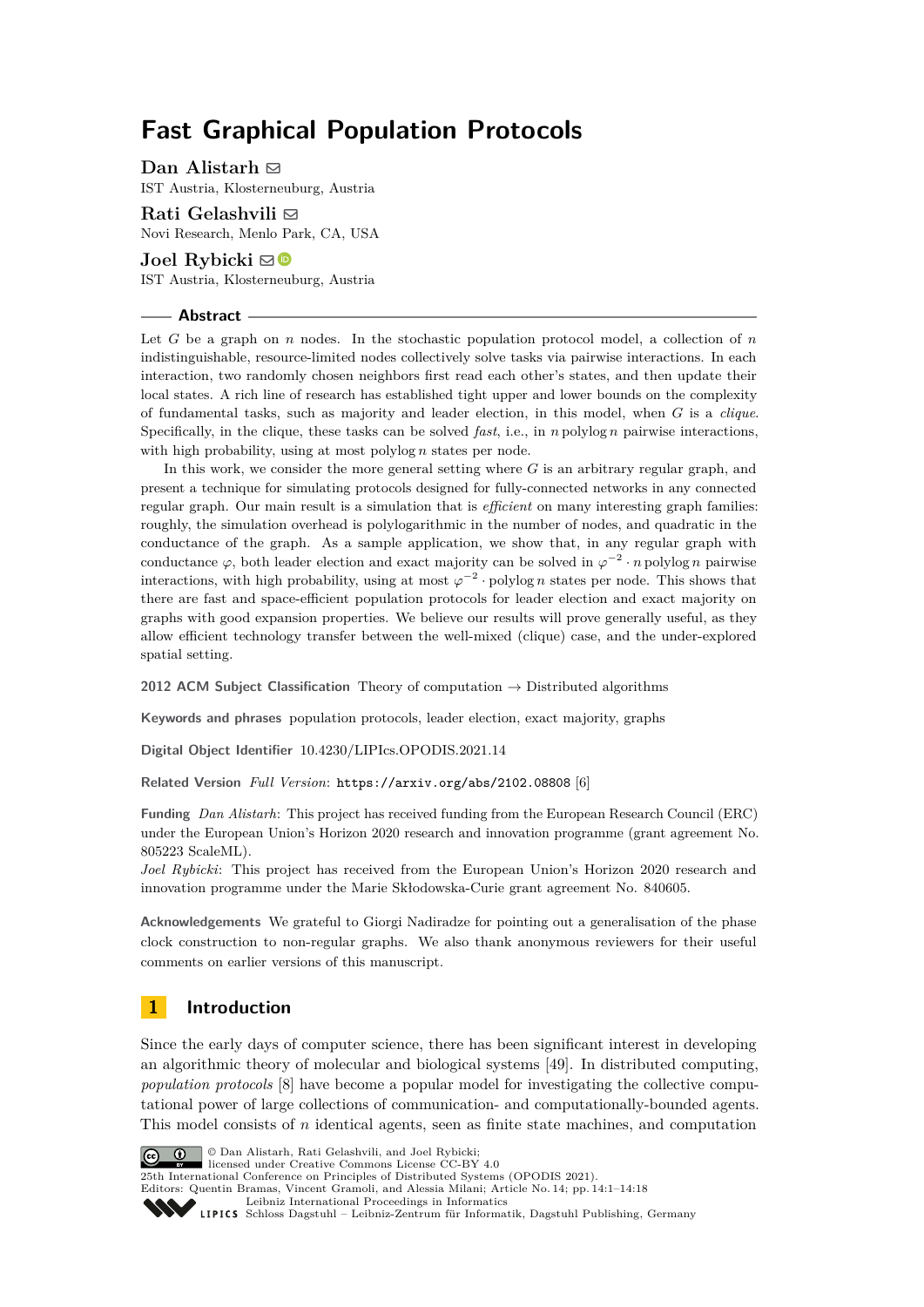<span id="page-1-0"></span>

**Figure 1** The graphical population protocol model. In each step, a random edge  $\{u, v\}$  is selected and the nodes *u* and *v* interact (blue nodes). Examples of graph classes covered by our construction: (a) regular high-girth expanders, (b) bipartite complete graphs, (c) toroidal grids.

proceeds via pairwise interactions which trigger local state transitions. The sequence of interactions is provided by a scheduler, which picks pairs of agents to interact. The goal is to have the system reach a configuration satisfying a given predicate, while minimising the number of interactions (time complexity) and the number of states per node (space complexity) required by the protocol.

Early work on population protocols focused on the computational power of the model under various interaction graphs [\[8,](#page-14-1) [11\]](#page-15-0). More recently, the focus has shifted to understanding complexity thresholds, often in the form of fundamental complexity trade-offs between time and space complexity, e.g.  $[10, 7, 32, 35, 4, 16, 19, 31]$  $[10, 7, 32, 35, 4, 16, 19, 31]$  $[10, 7, 32, 35, 4, 16, 19, 31]$  $[10, 7, 32, 35, 4, 16, 19, 31]$  $[10, 7, 32, 35, 4, 16, 19, 31]$  $[10, 7, 32, 35, 4, 16, 19, 31]$  $[10, 7, 32, 35, 4, 16, 19, 31]$  $[10, 7, 32, 35, 4, 16, 19, 31]$ ; for recent surveys please see  $[34, 5]$  $[34, 5]$ .

The second line of work almost focuses mainly on the *uniform* stochastic scheduler, where each interaction pair is chosen uniformly at random *among all pairs* of agents in the population, and the time complexity of a protocol is measured by the number of interactions needed to solve a task. This is analogous to having a large *well-mixed* solution of interacting particles when modelling chemical reactions. However, many natural systems exhibit spatial structure and this structure can significantly influence the system dynamics.

Indeed, there is a separation in terms of computational power for population protocols in the clique versus other interaction graphs: connected interaction graphs can simulate adversarial interactions on the clique graph by shuffling the states of the nodes [\[8\]](#page-14-1) and population protocols on some interaction graphs can compute a strictly larger set of predicates than protocols on the clique; see e.g. [\[13\]](#page-15-3) for a survey of computability results.

By comparison, surprisingly little is known about the *complexity* of basic tasks in general interaction graphs under the stochastic scheduler. So far, only a handful of protocols have been analysed on general graphs. Existing analyses tend to be complex, and specialised to specific algorithms on limited graph classes [\[33,](#page-16-4) [27,](#page-15-4) [42,](#page-16-5) [43,](#page-16-6) [17\]](#page-15-5). This is natural: given the intricate dependencies which arise due to the underlying graph structure, the design and analysis of protocols in the spatial setting is understood to be challenging.

**Contributions.** In this work, we provide a general approach showing that standard problems in population protocols can be solved *efficiently* under *graphical* stochastic schedulers, by leveraging solutions designed for complete graphs. Our results are as follows:

**1.** We give a general framework for simulating a large class of *synchronous* protocols designed for *fully-connected networks*, in the graphical stochastic population protocol model (see [Figure 1\)](#page-1-0). Thus, the user can design efficient (and simple to analyse) synchronous algorithms on a clique model, and transport the analysis automatically to the population protocol model on a large class of interaction graphs. For instance, on any *d*-regular graph with edge expansion  $\beta > 0$ , the resulting overhead in parallel time and state complexity is in the order of  $(d/\beta)^2 \cdot \text{polylog } n$ .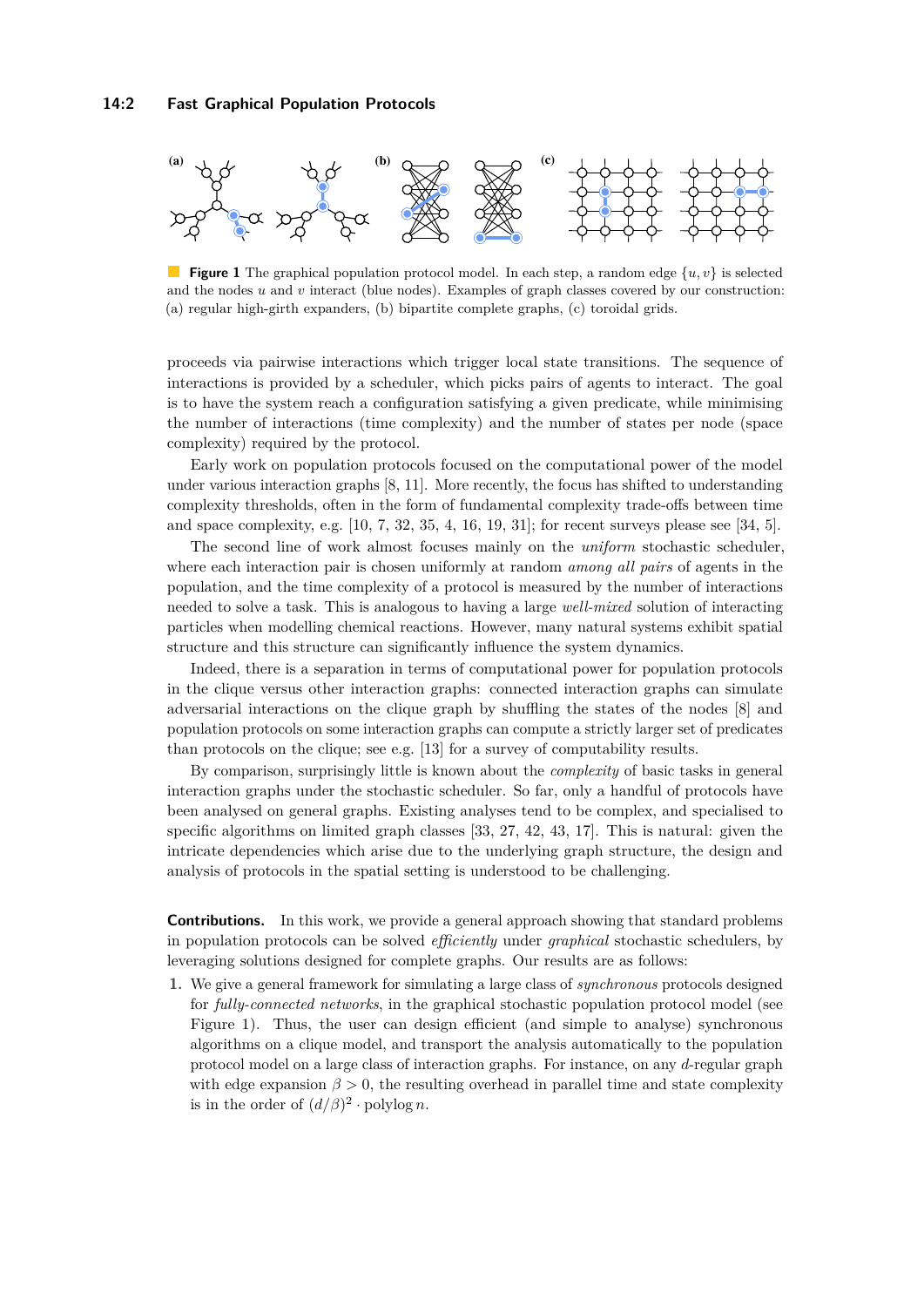#### **D. Alistarh, R. Gelashvili, and J. Rybicki 14:3** 14:3

<span id="page-2-0"></span>

**Figure 2** The synchronous *k*-token shuffling model with 5 nodes for  $k = 1$  and  $k = 2$ . Rectangles are nodes and the small circles are tokens. In each round, nodes generate *k* tokens based on their current state. Then all *nk* tokens are shuffled randomly. After this, nodes update their state based on the vector of *k* tokens they hold. (a) An execution of a protocol in the 1-token shuffling model. The arrows between tokens represent the random permutation used to shuffle tokens. (b) An execution of a protocol for  $k = 2$ . Each node sends and receives two tokens.

- **2.** As concrete applications, we show that for any *d*-regular graph with edge expansion *β >* 0, there exist protocols for leader election and exact majority that stabilise both in expectation and with high probability in  $(d/\beta)^2 \cdot \text{polylog } n$  parallel time, using  $(d/\beta)^2 \cdot$ polylog *n* states.
- **3.** To complement the results following from the simulation, we also show that, on any graph *G* with diameter diam(*G*) and *m* edges, leader election can be solved both in expectation and with high probability in  $O(\text{diam}(G) \cdot mn^2 \log n)$  parallel time, by analysing the time complexity of the constant-state protocol by Beauquier et al. [\[15\]](#page-15-6).

**Technical Overview.** Our reduction framework combines several techniques from different areas, and can be distilled down to the following ingredients.

We start by defining a simple *synchronous, fully-connected* model of communication for the *n* nodes, called the *k-token shuffling model*. This is the model in which the algorithm should be designed and analysed, and is similar, and in some ways simpler, relative to the standard population model. Specifically, nodes proceed in *synchronous* rounds, in which every node *v* first generates *k* tokens based on its current state. Tokens are then shuffled uniformly at random among the nodes. At the end of a round, every node *v* updates its local state based on its current state, and the tokens it received in the round. [Figure 2](#page-2-0) illustrates the model. This simple model is quite powerful, as it can simulate both *pairwise* and *one-way* interactions between all sets of agents, for well-chosen settings of the parameter *k*.

Our key technical result is that any algorithm specified in this round-synchronous *k*-token shuffling model can be *efficiently* simulated in the graphical population model. Although intuitive, formally proving this result, and in particular obtaining bounds on the efficiency of the simulation, is non-trivial. First, to show that simulating *a single round* of the *k*-token shuffling model can be done efficiently, we introduce new type of *card shuffling process* [\[28,](#page-15-7) [50,](#page-17-1) [23,](#page-15-8) [38\]](#page-16-7), which we call the *k*-stack interchange process, and analyse its mixing time by linking it to random walks on the symmetric group.

Second, to allow correct and efficient asynchronous simulation of the synchronous token shuffling model, we introduce two new gadgets: (1) a *graphical* version of *decentralised phase clocks* [\[4,](#page-14-4) [36,](#page-16-8) [35\]](#page-16-1), combined with (2) an *asynchronous* token shuffling protocol, which simulates the *k*-token interchange process in a graphical population protocol. The latter ingredient is our main technical result, as it requires both efficiently combining the above components, and carefully bounding the probability bias induced by simulating a synchronous model under asynchronous pairwise-random interactions.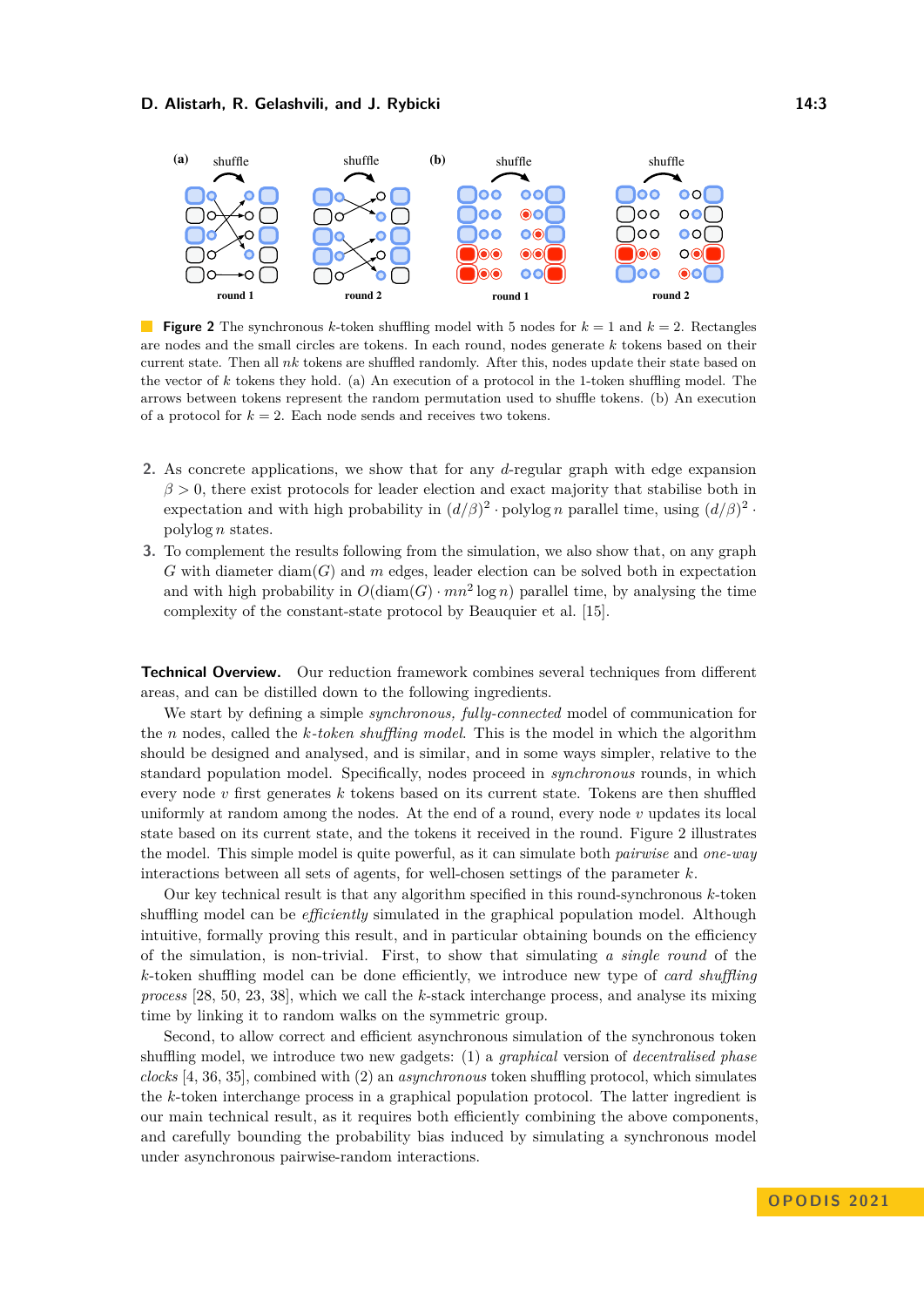### **14:4 Fast Graphical Population Protocols**

<span id="page-3-0"></span>**Table 1** Protocols for exact majority (EM) and leader election (LE) for different graph classes. The state complexity is the number of states used by the protocol. The parallel time column gives the expected parallel time (expected number of interaction steps divided by  $n$ ) to stabilise. (\*) In [\[33\]](#page-16-4), the running time of the protocol is bounded by the initial discrepancy in the inputs and the spectral properties of the contact rate matrix; bounds in terms of *n* are only given for select graph classes (paths, cycles, stars, random graphs and cliques). No sublinear in *n* bounds on parallel time are given in [\[33\]](#page-16-4). Protocols marked with  $(\star)$  stabilise also in non-regular graphs in poly $(n)$  time.

| Graph class  | Task | <b>States</b>                         | Parallel time                         | <b>Note</b>            |
|--------------|------|---------------------------------------|---------------------------------------|------------------------|
| cliques      | EМ   | 4                                     | $O(n \log n)$                         | $\left[33\right]$      |
|              | ΕM   | $O(\log n)$                           | $\Theta(\log n)$                      | $\left[31\right]$      |
|              | LE   | 2                                     | $\Theta(n)$                           | $[32]$                 |
|              | LE   | $\Theta(\log \log n)$                 | $\Theta(\log n)$                      | $\left[19\right]$      |
| connected    | ΕM   | 4                                     | $\mathrm{poly}(n)$                    | $[33, 17],$ $(*)$      |
|              | LE   | 6                                     | $O(\text{diam}(G) \cdot mn^2 \log n)$ | new analysis of $[15]$ |
| $d$ -regular | ΕM   | $(d/\beta)^2 \cdot \text{polylog } n$ | $(d/\beta)^2 \cdot \text{polylog } n$ | new, $(\star)$         |
|              | LE   | $(d/\beta)^2 \cdot \text{polylog } n$ | $(d/\beta)^2 \cdot \text{polylog } n$ | new, $(\star)$         |

Finally, we instantiate this framework to solve exact majority and leader election in the graphical setting. We provide simple token-shuffling protocols for these problems, as well as backup protocols to ensure their correctness in all executions.

**Implications.** Our results imply new and improved upper bounds on the time and state complexity of majority and leader election for a wide range of graph families. In some cases, they improve upon the best known upper bounds for these problems. Please see Table [1](#page-3-0) for a systematic comparison. Specifically, our results show that:

- In *sparse* graphs with good expansion properties, such as constant-degree graphs with constant edge expansion [\(Figure 1a](#page-1-0)), our simulation has polylogarithmic time and state complexity overhead, relative to clique-based algorithms. Thus, good expanders admit fast protocols using polylogarithmic states, despite being sparser than the clique.
- In *dense* graphs, we obtain similar bounds whenever  $d/\beta \in \text{polylog } n$  holds. This is the case for instance in *d*-dimensional hypercubes with  $n = 2<sup>d</sup>$  nodes, but also in highly-dense clique-like graphs, such as regular complete multipartite graphs [\(Figure 1b](#page-1-0)), where the degree and expansion are both  $\Theta(n)$ .
- In *D*-dimensional toroidal grids, we get algorithms with  $n^{2/D}$  polylog *n* parallel time and state complexity. These graphs include cycles (1-dimensional toroidal grids), twodimensional grids [\(Figure 1c](#page-1-0)), three-dimensional lattices, and so on.

While our protocols guarantee *fast* stabilisation in regular graphs with high expansion, they will stabilise in polynomial expected time in *any connected graph*. The results can be carried over to certain classes of *non-regular* graphs provided that they are not highly irregular and have high expansion; we discuss this in Section [8,](#page-14-6) and provide examples in the Appendix.

It is known that, in the clique setting, constant-state protocols are necessarily slower than protocols with super-constant states [\[32,](#page-16-0) [4\]](#page-14-4). Our results suggest the existence of a similar complexity gap in the graphical setting. Specifically, on *d*-regular graphs with good expansion, such that  $d/\beta \in \text{polylog } n$ , we provide polylogarithmic-time protocols for both leader election and exact majority. This opens a significant complexity gap relative to known constant-state protocols on graphs. For instance, the 4-state exact majority protocol for general graphs [\[33\]](#page-16-4) requires  $\Omega(n)$  parallel time even in regular graphs with high expansion, if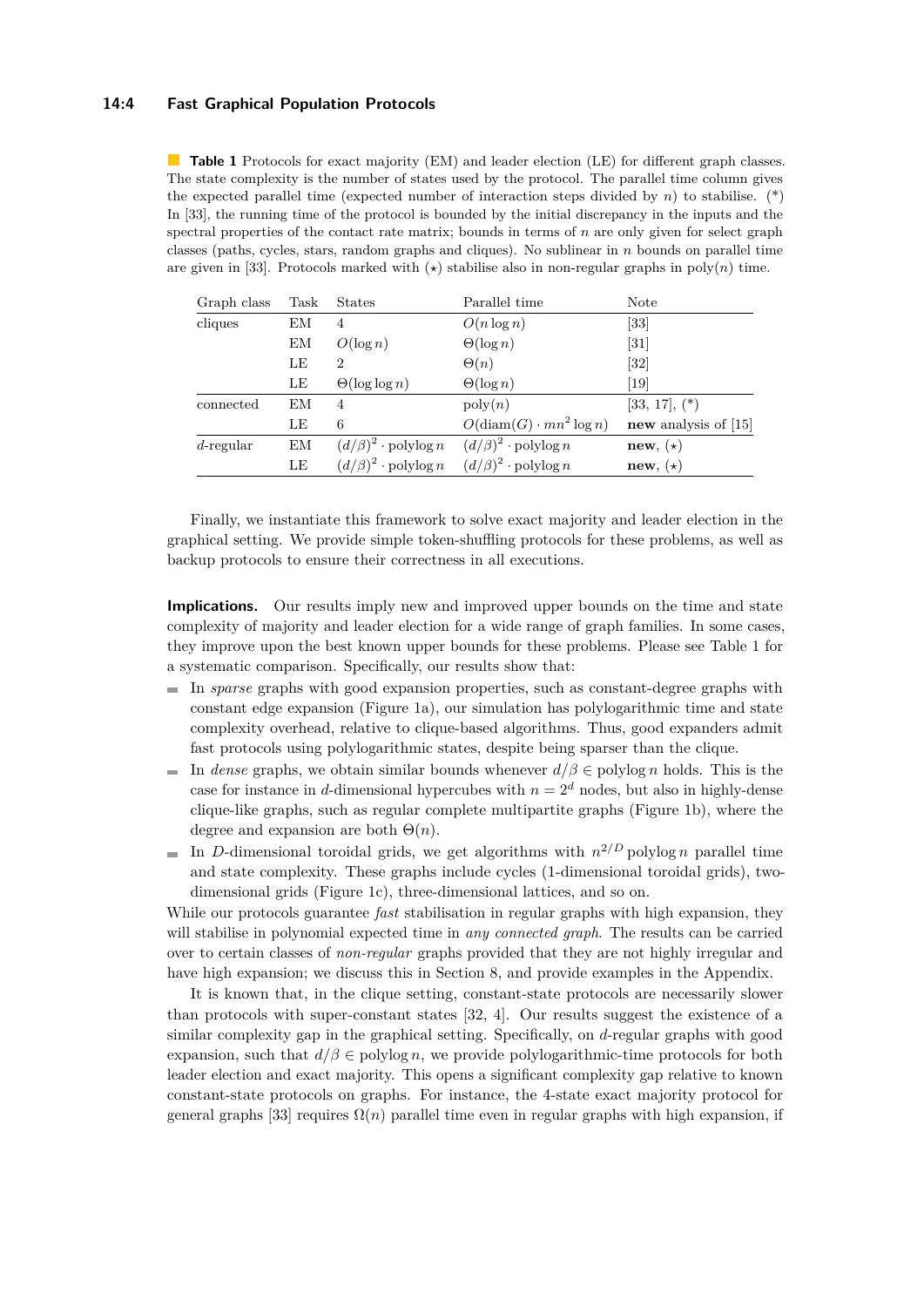#### **D. Alistarh, R. Gelashvili, and J. Rybicki 14:5** 14:5

node degrees are  $\Theta(n)$ . (A simple example is the complete bipartite graph given in [Figure 1b](#page-1-0).) Yet, our protocols guarantee stabilisation in only polylog *n* parallel time in both low and high degree graphs, as long as *d/β* is at most polylog *n*.

Due to space constraints, in the following we focus on the simulation framework and its properties; the correctness proofs for our framework and the algorithmic applications are given in the full version of the paper [\[6\]](#page-14-0).

# **2 Related Work**

**Computability for Graphical Population Protocols.** A variant of the graphical setting was already considered in the foundational work of Angluin et al. [\[8\]](#page-14-1), which also uses a state shuffling approach. However, the resulting line of work focused on *computational power* in the case where the number of states per node is constant [\[8,](#page-14-1) [9,](#page-14-7) [12,](#page-15-9) [11,](#page-15-0) [21\]](#page-15-10). A key difference is that we aim to simulate pairwise interactions under the uniform stochastic scheduler, as fast protocols in the clique require that pairwise interactions are uniformly random [\[34\]](#page-16-3). Thus, one of the main technical challenges is to devise an *efficient* shuffling procedure that guarantees that the simulated interactions are (almost) uniform.

In addition, *self-stabilising* population protocols on graphs have been investigated particularly in the context of leader election [\[12,](#page-15-9) [15,](#page-15-6) [51,](#page-17-2) [47,](#page-16-9) [24,](#page-15-11) [25,](#page-15-12) [39,](#page-16-10) [48\]](#page-17-3). This considers more stringent *transient fault* models than ours: we will thus be able to obtain better bounds, but our results will not directly transfer to self-stabilising protocols. This is natural, since self-stabilising leader election is not solvable on all graph families [\[12\]](#page-15-9).

Beauquier et al. [\[15\]](#page-15-6) noted that without the requirement of self-stabilisation, leader election can be solved on every connected graph by a constant-state protocol. We provide the first running-time upper bounds for this protocol; please see Table [1](#page-3-0) for a summary of the known bounds. Concurrent work by Sudo et al. [\[48\]](#page-17-3) on self-stabilising leader election on general graphs uses a similar approach to our analysis of the leader election protocol, presented in the full version [\[6\]](#page-14-0).

**Complexity in the Clique Model.** A parallel line of work has focused on determining the fundamental space-time trade-offs for key tasks, such as majority and leader election, when the interaction graph is a *clique* [\[32,](#page-16-0) [33,](#page-16-4) [42,](#page-16-5) [3,](#page-14-8) [4,](#page-14-4) [20,](#page-15-13) [16,](#page-15-1) [19,](#page-15-2) [31\]](#page-16-2). In this case, tight or almost-tight complexity trade-offs are now known for these problems [\[19,](#page-15-2) [37,](#page-16-11) [4\]](#page-14-4).

The vast majority of the work on complexity has focused on the clique case [\[34,](#page-16-3) [5\]](#page-14-5). Two natural justifications for this choice are that: (1) the clique is a good approximation for well-mixed solutions, and (2) the analysis of population protocols can be difficult enough even without additional complications due to graph structure. Bounds on non-complete graphs have been studied for exact [\[33\]](#page-16-4) and approximate majority [\[42,](#page-16-5) [43\]](#page-16-6), with some recent work considering *plurality consensus* [\[26,](#page-15-14) [27,](#page-15-4) [17\]](#page-15-5) in a related model. The recent survey of [\[34\]](#page-16-3) points out that running time on general graphs is poorly understood, and sets this as an open question. We take a first step towards addressing this gap.

**Interacting Particle Systems.** Another related line of work investigated dynamics of interacting particle systems on graphs, e.g. [\[2\]](#page-14-9). However, in this context dynamics are often assumed to be round-synchronous, which allows the use of more powerful techniques, related to independent random walks on graphs. Cooper et al. [\[26\]](#page-15-14) analysed the coalescence time of independent random walks on a graph in terms of the expansion properties of the graph, where each node initially holds a unique particle, and in each step particles randomly move to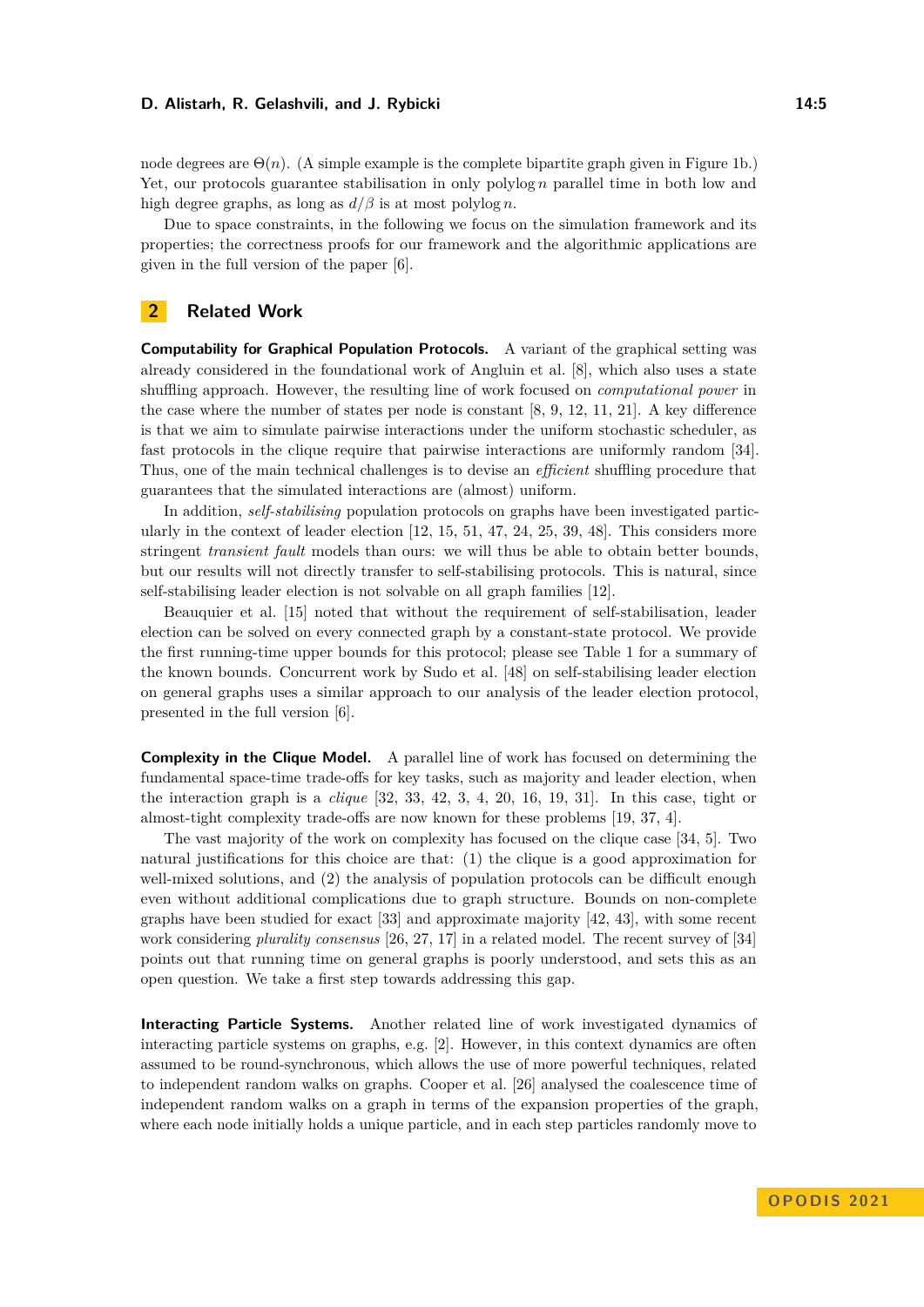### **14:6 Fast Graphical Population Protocols**

another node. Whenever, two particles meet, they coalesce into a single one, which continues its walk. We also employ token-based protocols on graphs, but in our case tokens are shuffled between nodes instead of coalescing.

Token-based processes have also been used to implement efficient, randomised rumour spreading protocols. For example, Berenbrink et al. [\[18\]](#page-15-15) analysed the cover time of a synchronous coalescing-branching random walk on regular graphs. Similarly to our work, they use conductance to bound the behaviour of this process in regular graphs. In this work, we use token-based population protocols on graphs, where the tokens are shuffled between nodes during an interaction and the tokens instead of coalescing, may also interact in other ways.

**Plurality Consensus on Expanders.** In plurality consensus, there are *k >* 1 opinions and the task is the agree on opinion supported by the most nodes. Berenbrink et al. [\[17\]](#page-15-5) present a protocol for the plurality consensus problem in a synchronous pull-based interaction model. Their protocol also circulates tokens, and samples their count periodically (after mixing) to estimate opinion counts, running into the issue that the token movements are correlated. The authors provide a generalisation of a result by Sauerwald and Sun [\[45\]](#page-16-12) in order to show that the joint token distribution is negatively correlated, and therefore the token counting mechanism concentrates.

In this work, we also employ a token exchange protocol, and encounter non-trivial correlation issues. However, we resolve these issues differently: we characterise the distribution of the token interactions using the *k*-stack interchange process, and bound its total variation distance relative to the uniform distribution, showing that the two distributions are indistinguishable in polynomial time with high probability. More generally, the goal of our construction is different, as we aim to provide a general framework to efficiently simulate pairwise random node interactions.

**Shuffling Processes.** Our results also connect to the work on card shuffling processes, and in particular, the interchange process, which has a long and rich history, e.g. [\[29,](#page-16-13) [1,](#page-14-10) [28,](#page-15-7) [50,](#page-17-1) [38\]](#page-16-7). While many of these processes are simple to describe, they are often surprisingly challenging to analyse. In the classic interchange process, a card is placed on every node of a graph and the shuffling is performed by randomly exchanging cards between adjacent nodes.

Diaconis and Shahshahani [\[29\]](#page-16-13) gave sharp bounds on the mixing time of the random transpositions shuffle, i.e., interchange process on the clique. Diaconis and Saloff-Coste [\[28\]](#page-15-7) developed a powerful comparison technique for upper bounding the mixing time of a random walk on a finite group. This is one the key techniques for upper bounding mixing times of the interchange process.

Later, Wilson [\[50\]](#page-17-1) developed a general technique for proving lower bounds for many shuffling processes. For example, he showed that the mixing time of the interchange process on the two-dimensional  $\sqrt{n} \times \sqrt{n}$  grid is  $\Theta(n^2 \log n)$  and  $\Omega(n \log^2 n)$  on the hypercube. Subsequently, Jonasson [\[38\]](#page-16-7) gave additional upper and lower bounds on the interchange process on various graphs.

# **3 Preliminaries**

**Graphs.** A graph  $G = (V, E)$  is *d*-regular if every node  $v \in V$  is adjacent to exactly *d* other nodes. The edge boundary of a set  $S \subseteq V$  is the set  $\partial S \subseteq E$  of edges with exactly one endpoint in *S*. The *edge expansion* of the graph *G* is defined as  $\beta = \min \{|\partial S|/|S| : S \subseteq V, |S| \le n/2\}$ . If *G* is regular, its *conductance* is *β/d*. Unless otherwise mentioned, all graphs are assumed to be regular and connected.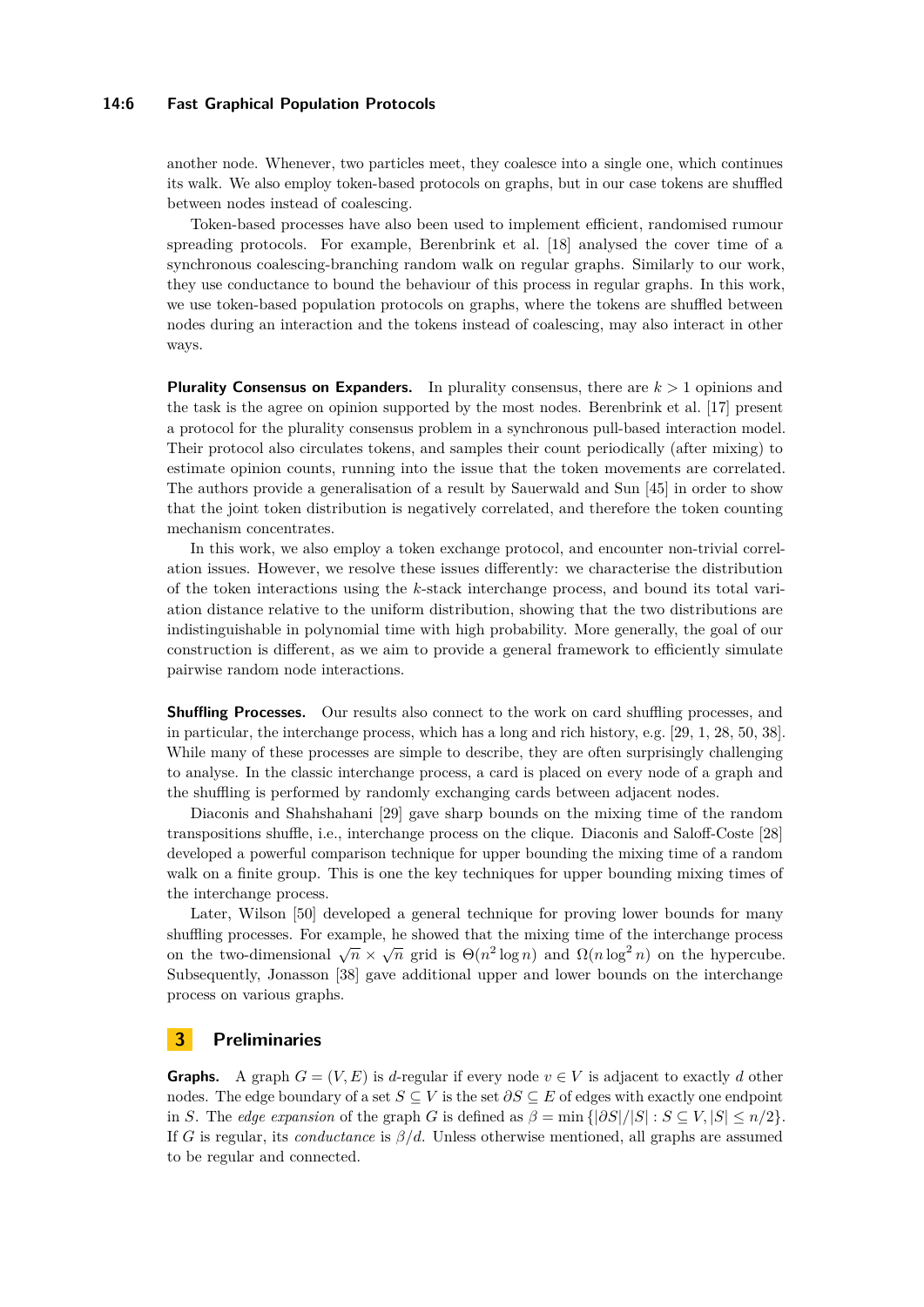#### **D. Alistarh, R. Gelashvili, and J. Rybicki 14:7** 14:7

**Probability distributions.** Let *E* be a finite set. We say  $\mu: E \to [0,1]$  is a probability distribution on *E* if  $\sum_{x \in E} \mu(x) = 1$  holds. For  $A \subseteq E$  we write  $\mu(A) = \sum_{x \in A} \mu(x)$ . The *uniform distribution* on *E* is the distribution *ν* defined by  $\nu(x) = 1/|E|$ . The *support* of  $\mu$  is the set  $\{x : \mu(x) > 0\}$ . The *total variation distance* between distributions  $\mu_1$  and  $\mu_2$  on *E* is

$$
\|\mu_1 - \mu_2\|_{\text{TV}} = \frac{1}{2} \sum_{x \in E} |\mu_1(x) - \mu_2(x)| = \max_{A \subseteq E} |\mu_1(A) - \mu_2(A)|.
$$

We say that  $\mu$  is  $\varepsilon$ -uniform on  $E$  if  $\|\mu - \nu\|_{TV} \leq \varepsilon$ .

**Permutations and the symmetric group.** Let  $N > 0$  be a positive integer and  $[N] =$ {0*, . . . , N* − 1}. A permutation on [*N*] is a bijection from [*N*] to [*N*]. The symmetric group  $S_N$  over [*N*] is the group consisting of the set of all permutations on [*N*] with function composition as the group operation and identity element id defined by  $id(i) = i$ . The inverse  $x^{-1}$  of an element  $x \in S_N$  is the map satisfying  $x^{-1} \cdot x = x \cdot x^{-1} = id$ . A *transposition*  $(i, j) \in S_N$  of *i* and *j* is the permutation that swaps the elements *i* and *j*, but leaves other elements in place. We say that a set  $H \subseteq S_N$  generates  $S_N$  if every element of  $S_N$ can be expressed as a finite product of elements in  $H$  and their inverses. We use  $\cdot$  and  $\circ$ interchangeably to denote function composition.

Let  $\mu$  be a symmetric probability distribution on  $S_N$ , i.e.,  $\mu(x) = \mu(x^{-1})$ . The *random walk on*  $S_N$  with increment distribution  $\mu$  is a discrete time Markov chain with state space  $S_N$ . In each step, a random element *x* is sampled according  $\mu$  and the chain moves from state *y* to state *xy*. Thus, the probability of transitioning from state *x* to state *yx* is  $\mu(y)$ . The holding probability of the random walk is  $\alpha = \mu(\text{id})$ . The following remark summarises some useful properties of such random walks; see e.g. [\[41\]](#page-16-14) for proofs.

- $\triangleright$  Remark 1. Let  $\mu$  be an increment distribution for a random walk on  $S_N$ .
- **1.** The uniform distribution  $\nu$  on  $S_N$  is a stationary distribution for the random walk.
- **2.** The random walk is reversible if and only if  $\mu$  is symmetric.
- **3.** The random walk is irreducible if and only if the support of  $\mu$  generates  $S_N$ .
- **4.** If  $\mu(id) > 0$ , then the random walk is aperiodic.

**Mixing times.** Let  $\nu$  be the uniform distribution on  $S_N$  and be  $p^{(t)}$  be the probability distribution over states of the chain after  $t$  steps. Following [\[28\]](#page-15-7), we define the  $l^s$ -norm and the normalised  $\ell^s$ -distance to stationarity for  $s > 0$  as:

$$
\|\mu\|_s = \left(\sum_x |\mu(x)|^s\right)^{1/s}
$$
 and  $d_s(t) = |S_N|^{1-1/s} \cdot \|p^{(t)} - \nu\|_s$ .

The total variation distance and the normalised distances satisfy  $2 ||p^{(t)} - \nu||_{TV} = d_1(t) \le$  $d_2(t)$ , where the latter inequality follows from the Cauchy-Schwarz inequality. We define the  $\varepsilon$ -mixing time as  $\tau(\varepsilon) = \min\{t : d_1(t) \leq 2\varepsilon\}$ . We refer to the value  $\tau_{\text{mix}} = \tau(1/2)$  as the *mixing time* of the walk. Note that  $\tau(\varepsilon) \leq \lceil \log_2 \varepsilon^{-1} \rceil \cdot \tau_{\text{mix}}$ .

**Tasks.** Let  $\Sigma$  and  $\Gamma$  be nonempty finite sets of input and output labels, respectively. A task  $\Pi$  on a set *V* of *n* nodes is a function  $\Pi$  that maps any input labelling  $z: V \to \Sigma$  to a set  $\Pi(z) \subseteq \Gamma^V$  of feasible output labellings. If  $\Pi(z) = \emptyset$ , then we say that *z* is an infeasible input. We focus on two tasks: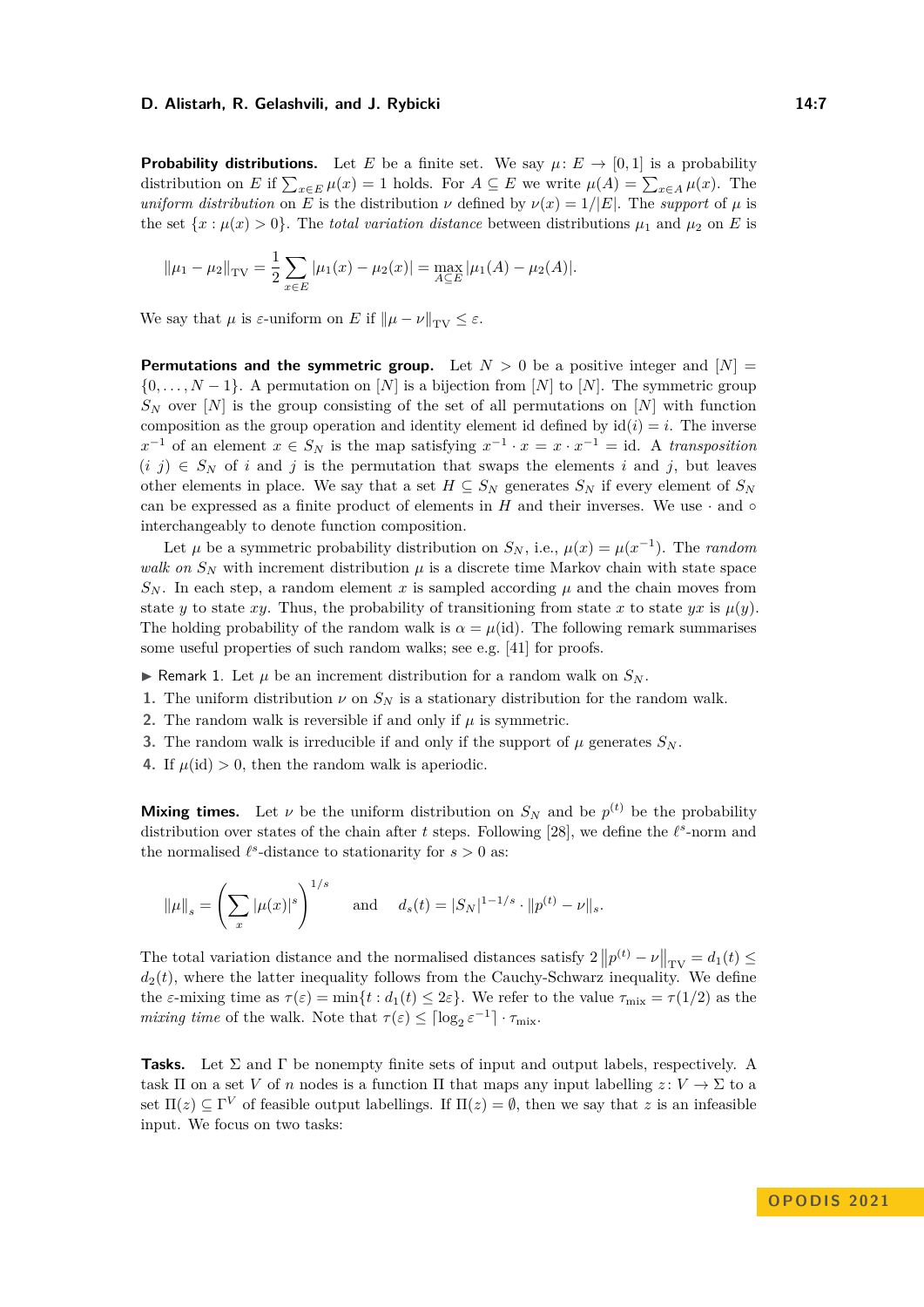### **14:8 Fast Graphical Population Protocols**

- In leader election, the input is the constant function  $z(v) = 1$  and the output labelling  $z'$ is feasible iff there exists  $v \in V$  such that  $z'(v) = 1$  and  $z'(u) = 0$  for all  $u \neq v$ . That is, exactly one node should output 1 and all others should output 0.
- In the majority task, the inputs are given by  $z: V \to \{0,1\}$  and  $z' \in \Pi(z)$  if  $z'(v) = b$ , where *b* is the input value held by the majority of the nodes. As conventional, the input with equally many zeros and ones is taken to be infeasible.

**Graphical stochastic population protocols.** Let  $G = (V, E)$  be a graph. In the graphical stochastic population model, the computation proceeds *asynchronously*, where in each time step  $t > 0$ :

**1.** a stochastic scheduler picks uniformly at random a pair  $e_t = (u, v)$  of neighbouring nodes,

**2.** the nodes *u* and *v* read each other's states and update their local states. As is common in population protocols, we assume that the node pairs are *ordered*, which will allow us to distinguish the two nodes: node *u* is called the *initiator* and *v* is the *responder*. We assume that nodes have access to independent and uniform random bits. Specifically, upon each interaction, both *u* and *v* are provided with a single random bit each. We note that this assumption is common in the context of population protocols, e.g. [\[35\]](#page-16-1), and can be justified practically by the fact that chemical reaction network (CRN) implementations can directly obtain random bits given the structure of their interactions [\[22\]](#page-15-16).

Formally, a protocol for a task  $\Pi$  is a tuple  $\mathbf{A} = (f, \ell_{\text{in}}, \ell_{\text{out}})$ , where  $f : S \times \{0, 1\} \times S \times$  $\{0,1\} \rightarrow S \times S$  is the state transition function and *S* is the set of states,  $\ell_{\rm in} \colon \Sigma \rightarrow S$  maps inputs to initial states, and  $\ell_{\text{out}}$ :  $S \to \Gamma$  maps states to outputs. A configuration is a map  $x: V \to S$  and  $x_0 = \ell_{\text{in}} \circ z$  is the initial configuration on input *z*. An asynchronous schedule is a random sequence  $(e_t)_{t\geq 1}$  of the interaction pairs. An execution is the sequence  $(x_t)_{t\geq 0}$ of configurations given by

$$
x_{t+1}(u), x_{t+1}(v) = f(x_t(u), q_{t+1}(u), x_t(v), q_{t+1}(v)) \text{ and } x_{t+1}(w) = x_t(w) \text{ for } w \in V \setminus \{u, v\},
$$

where  $(u, v) = e_{t+1}$  and  $q_{t+1}(u) \in \{0, 1\}$  is the random bit provided to the node *u* during the interaction. The output of the protocol at step *t* is given by  $z'_t = \ell_{\text{out}} \circ x_t$ .

We say that **A** stabilises on input *z* by step *T* if  $z'_{t+1} = z'_t$  and  $z'_t \in \Pi(z)$  holds for all  $t \geq T$ . Moreover, **A** solves the task  $\Pi$  with probability at least  $p$  in  $T(A)$  steps if the protocol stabilises by step  $T(A)$  on any feasible input with probability at least  $p$ . The state complexity of the protocol is  $S(A) = |S|$ , i.e., the number of states used by the protocol.

**Synchronous token protocols.** In the synchronous *k*-token shuffling model, we assume that there are *n* agents which communicate in a round-based fashion using *tokens*. In each round, **1.** every node *v* generates exactly *k* tokens based on its current state,

**2.** all *nk* tokens are shuffled uniformly at random so that each node gets exactly *k* tokens, **3.** every node *v* updates its local state based on its current state and the *k* tokens it received. Let *X* be the set of states a node can take and *Y* be a set of distinct token types. An algorithm in the token shuffling model is a tuple  $\mathbf{B} = (f, g, \ell_{\text{in}}, \ell_{\text{out}})$ . The map  $f: X \times Y^k \to X$  is a state transition function, and  $g: X \to Y^k$  determines which tokens each node creates at the start of each round. As before,  $\ell_{\text{in}} \colon \Sigma \to X$  maps input values to initial states and  $\ell_{\text{out}}: X \to \Gamma$  maps the state of a node onto an output value. The initial configuration on input *z* is  $x_0 = \ell_{\text{out}} \circ z$ .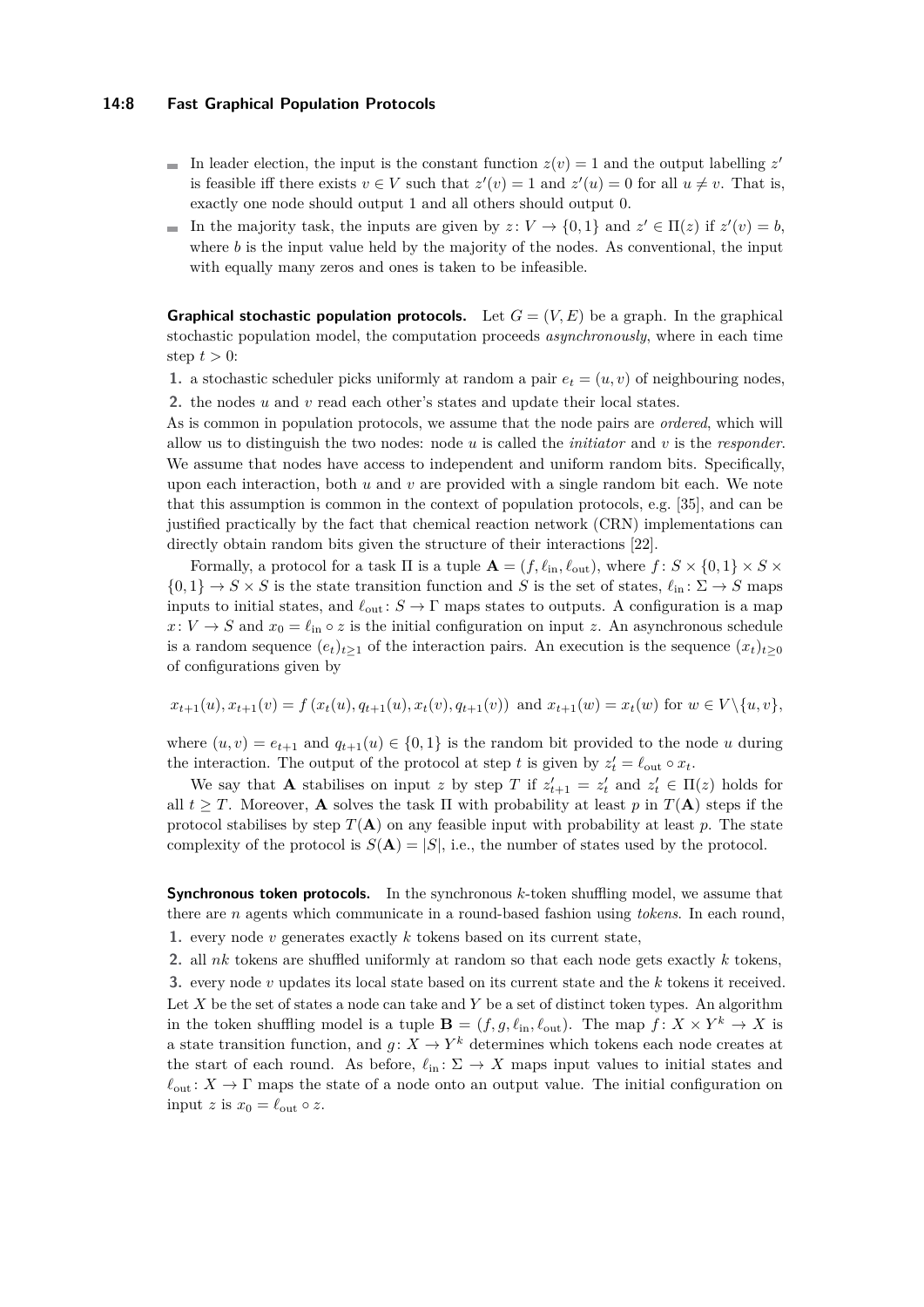### **D. Alistarh, R. Gelashvili, and J. Rybicki 14:9** 14:9

<span id="page-8-0"></span>

**Figure 3** Interchange dynamics on a 4-cycle. In each step, blue cards are swapped. Top row: The 1-stack interchange process. Bottom row: The 2-stack interchange process. In each step, a randomly selected node either moves its top card to the bottom of its stack or exchanges it with the top card of a randomly selected neighbour.

A *synchronous schedule* is a sequence  $(\sigma_r)_{r\geq 1}$ , where the permutation  $\sigma_r \in S_{nk}$  describes how the tokens are shuffled in round *r*. For any *y*:  $[nk] \rightarrow Y$ , we let  $y(v_0, \ldots, v_{k-1}) =$  $(y(v_0), \ldots, y(v_{k-1}))$ . A synchronous execution induced by  $(\sigma_r)_{r>1}$  on input *z* is defined by

$$
y_{r+1}(v_0,...,v_{k-1}) = (g \circ x_r)(v)
$$
 and  $x_{r+1}(v) = f(x_r(v), (y_{r+1} \circ \sigma_{r+1})(v_0,...,v_{k-1}))$ ,

where  $y_r(v_0, \ldots, v_{k-1})$  and  $(y_r \circ \sigma_{r+1})(v_0, \ldots, v_{k-1})$ , respectively, are the *k* tokens generated and received by node *v* during round *r*.

We assume the uniform synchronous scheduler, which picks each permutation  $\sigma_r$  independently and uniformly at random from the set of all permutations *Snk*. The output of node *v* at the end of round *r* is  $z'_r(v) = (\ell_{\text{out}} \circ x_r)(v)$ . The synchronous algorithm **B** stabilises on input *z* in *R* rounds if  $z_{r+1} = z'_r$  and  $z'_r \in \Pi(z)$  holds for all  $r \geq R$ . The algorithm solves the problem Π if it stabilises in *R* rounds on any feasible input with probability at least *p*.

# **Shuffling states on graphs: the** *k***-stack interchange process**

We now describe a shuffling process on graphs, which we call the *k-stack interchange process*. This process will be useful in our analysis, and is a variant of the classic graph interchange process, e.g. [\[30,](#page-16-15) [38\]](#page-16-7). We analyse its mixing time using the path comparison method of Diaconis and Saloff-Coste [\[28\]](#page-15-7), leveraging a classical flow result of Leighton and Rao [\[40\]](#page-16-16).

**The** *k***-stack interchange process.** Let  $G = (V, E)$  a graph with *n* vertices  $\{0, \ldots, n-1\}$ and  $N = kn$  for  $k > 0$ . Assume each node of G holds a stack of exactly k cards, and consider the shuffling process where, in every time step, one of the following actions is taken:

**1.** with probability 1*/*2, move the top card of a random node to the bottom of its stack,

**2.** with probability 1/4, choose a random edge  $\{u, v\}$  and swap the top cards of *u* and *v*,

**3.** with probability 1*/*4, do nothing.

We refer to this process as the *k*-stack interchange process on *G*. The special case of  $k = 1$  is the classic interchange process on *G* with holding probability 3*/*4, as the first rule does not do anything on stacks of size 1. For  $k > 1$ , the holding probability will be  $1/4$ . Instances of the process for  $k = 1$  and  $k = 2$  are illustrated in [Figure 3.](#page-8-0)

<span id="page-8-1"></span> $\blacktriangleright$  **Theorem 2.** Let G be a d-regular graph with edge expansion  $\beta > 0$ . For any constant  $k > 0$ , the mixing time of the *k*-stack interchange process on *G* is  $O((d/\beta)^2 n \log^3 n)$ .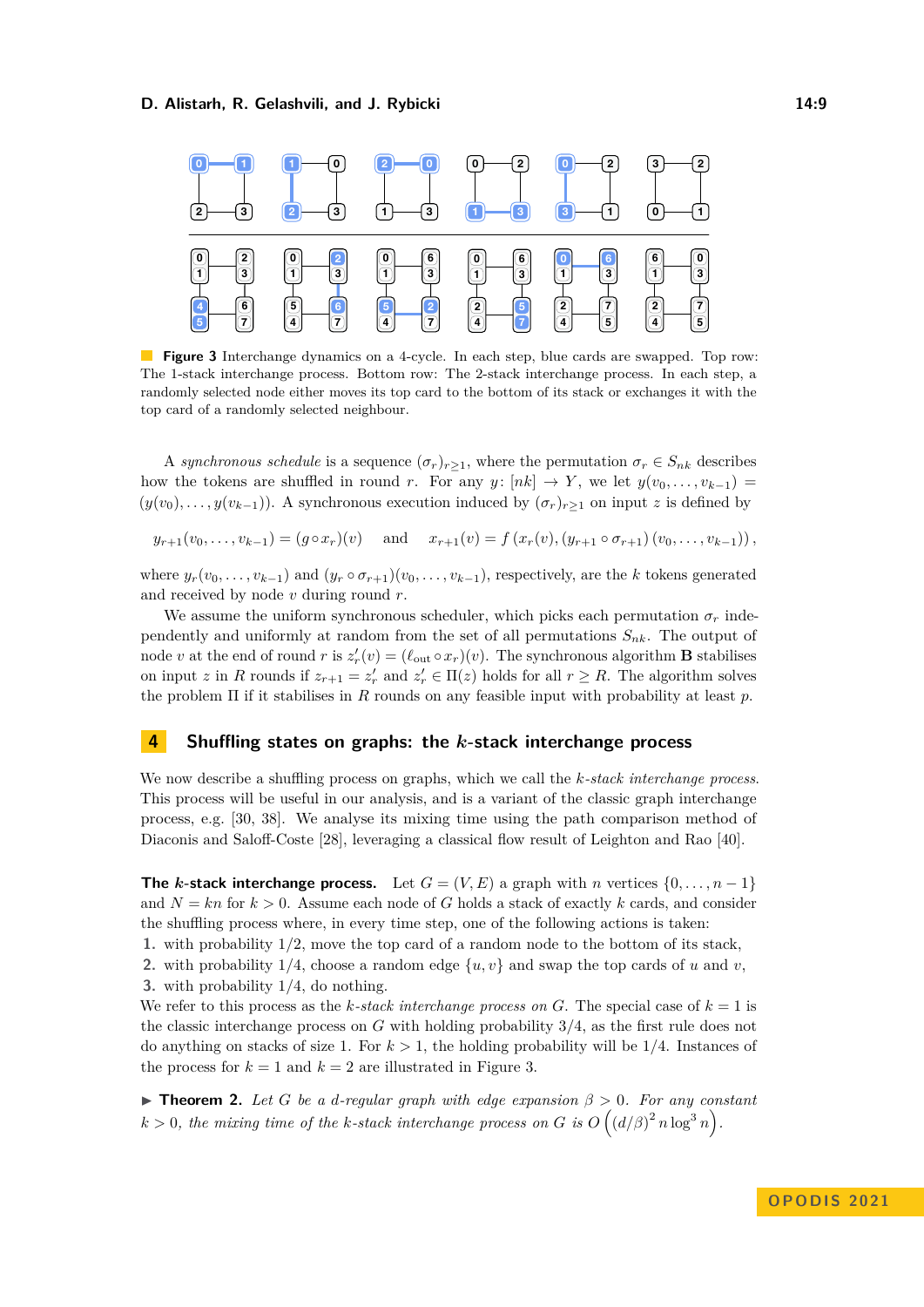### **14:10 Fast Graphical Population Protocols**

We prove this theorem in the full version of the paper [\[6\]](#page-14-0). In Section [6,](#page-10-0) we will show that this shuffling process can be implemented efficiently in the graphical population protocol model.

# <span id="page-9-1"></span>**5 Decentralised graphical phase clocks**

We now describe a *bounded phase clock* construction for the stochastic population protocol model over regular graphs. Interestingly, the construction can be generalised to *non-regular* graphs, assuming that node degrees do not deviate too much from the average degree; see the full version [\[6\]](#page-14-0) for details. Our approach generalises that of Alistarh et al. [\[4\]](#page-14-4), who built a leaderless phase clock on cliques leveraging the classic two-choice load balancing process [\[14,](#page-15-17) [44\]](#page-16-17).

**Phase clocks.** Let  $\phi > 0$  be an integer and consider a population protocol **C** with state variables  $c(v) \in \{0, \ldots, \phi-1\}$  for each  $v \in V$ . The variable  $c(v)$  represents the value of the clock at node *v*. Let  $c(v, t)$  be the clock value node *v* has at the end of time step *t* (regardless of whether it was active during that step). We define the distance *D* between two clock values and the skew  $\Delta$  of the clock at the end of step *t*, respectively, as follows:

$$
D(x, y) = \min\{|x - y|, \phi - |x - y|\} \quad \text{and} \quad \Delta(t) = \max_{u, v \in V} D(c(u, t), c(v, t)).
$$

We say that the protocol **C** implements a  $(\phi, \gamma, \kappa)$ -clock if for all  $t \geq 0$  the following hold:

- **1.**  $Pr[\Delta(t) \geq \gamma] < t/n^{\kappa}$ , and
- **2.**  $c(v, t+1) = c(v, t) + 1 \text{ mod } \phi$  for exactly one  $v \in V$  and  $c(u, t+1) = c(u, t)$  for all  $u \in V \setminus \{v\}.$

Intuitively,  $\phi$  is the length of a phase,  $\gamma$  is the skew of the clock, and  $\kappa$  controls the failure probability. The above properties guarantee that the clocks (1) have a skew bounded by *γ* for polynomially many steps, w.h.p.; and (2) in each step, the clocks make progress (at some node). A clock protocol **C** *fails* at time *t* if  $\Delta(t) \geq \gamma$  occurs. Several types of phase clocks have been proposed in the population protocol literature, e.g. [\[10,](#page-14-2) [35,](#page-16-1) [4,](#page-14-4) [46\]](#page-16-18).

**Bounded phase clocks via graphical load balancing.** Let *G* be a graph and suppose that each node of *G* contains a bin, which is initially empty. Our phase clock is based on the classic graphical load-balancing process [\[44\]](#page-16-17) where, in each step, a directed edge  $(u, v)$  is sampled uniformly at random and a ball is placed into the *least* loaded of bin among the two nodes connected by the edge (in case of ties, place the ball into bin *u*). Using this idea, we obtain *bounded* phase clocks in the graphical population protocol model. We note that this is the only place in our framework where the initiator/responder distinction is used. The proof of this result can be found in the full version [\[6\]](#page-14-0).

<span id="page-9-0"></span>▶ **Theorem 3.** *Let*  $G = (V, E)$  *be a d-regular graph with n* nodes and edge expansion  $\beta > 0$ *and let*  $\kappa > 1$  *be a constant. There exists a constant*  $c(\kappa)$  *such that for any*  $\gamma$  *and*  $\phi$  *satisfying* 

$$
\gamma \ge c(\kappa) \frac{d}{\beta} \log n \quad \text{and} \quad \phi \ge 2\gamma
$$

*there exists*  $(\phi, \gamma, \kappa)$ *-clock on G that uses*  $\phi$  *states per node.*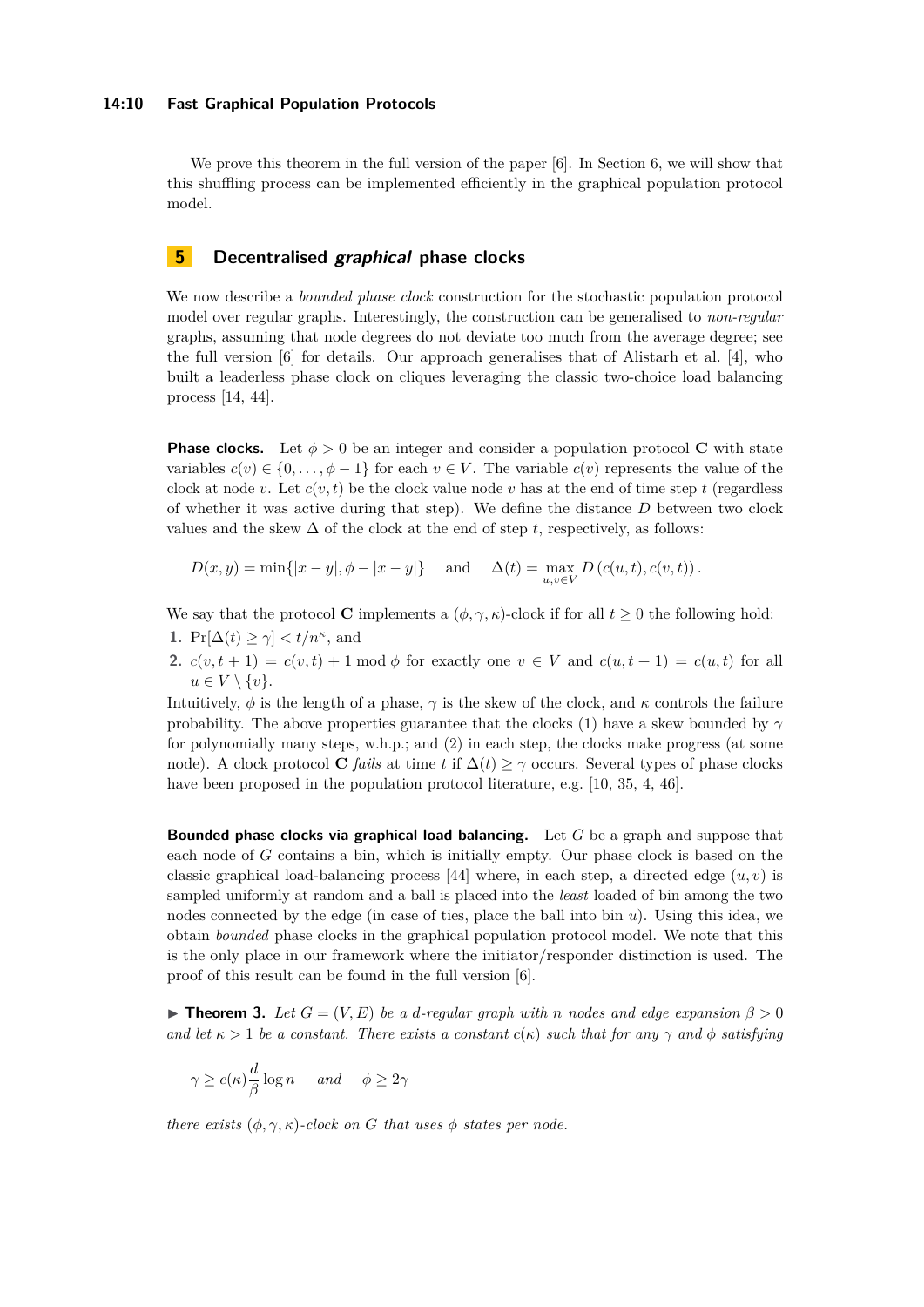#### **D. Alistarh, R. Gelashvili, and J. Rybicki 14:11** 14:11

# <span id="page-10-0"></span>**6 Simulating synchronous token shuffling protocols**

In this section, we give our main technical result: synchronous protocols in the fully-connected token shuffling model can be simulated in the graphical, stochastic population protocol model.

<span id="page-10-1"></span> $\blacktriangleright$  **Theorem 4.** Let  $k > 0$  be a constant and  $\blacktriangle$  be a synchronous  $k$ -token shuffling protocol *on n nodes, where X is the set of local states and Y the set of token types used the protocol* **A***.* If **A** *solves the task*  $\Pi$  *with high probability in*  $R \in \text{poly}(n)$  *rounds, then there exists a stochastic population protocol* **B** *that also solves task* Π *with high probability on any n-node d*-regular graph *G* with edge expansion  $\beta > 0$ . The step complexity  $T(\mathbf{B})$  and state complexity *S*(**B**) *of the protocol* **B** *satisfy*

$$
T(\mathbf{B}) \in O(R \cdot n \cdot \zeta) \quad \text{and} \quad S(\mathbf{B}) \in O\left(|X| \cdot |Y|^k \cdot \zeta\right) \quad \text{with} \quad \zeta = \log n \cdot \left(\frac{d}{\beta} + \frac{\tau_{mix}}{n}\right),
$$

*where*  $\tau_{mix}$  *is the mixing time of the k-stack interchange process on G.* 

**Notation.** The rest of this section is dedicated to proving this theorem. Throughout, we fix  $R = R(n) \in \text{poly}(n)$  and  $\varepsilon = 1/n^a < 1/(Rn^{\lambda})$  for an arbitrary large constant  $a > 0$ . Let  $G = (V, E)$  be *d*-regular *n*-node graph and  $N = kn$ . We use  $\mu$  to denote the increment distribution of the *k*-stack interchange process on the graph *G*. The support of  $\mu$  is the set  $H \subseteq S_N$  and  $\tau = \tau(\varepsilon)$  is the *ε*-mixing time of the *k*-stack interchange process.

### **6.1 The token shuffling protocol**

We now give a stochastic population protocol that simulates uniform schedules of the synchronous token shuffling model. The protocol simulates the random walk made by the *k*-stack interchange process, synchronised by phase clocks.

**Setting up the clock.** We choose the parameter  $\kappa > 0$  such that a  $(\phi, \gamma, \kappa)$ -clock **C** with parameters given by

$$
\gamma \in \Theta\left(\frac{d}{\beta}\log n\right) \qquad \phi = \gamma + \vartheta \qquad \vartheta = \frac{2\tau}{n} + 3\gamma \qquad t^* = (R\phi + \gamma)n
$$

fails (i.e., the clock skew becomes  $\gamma$  or greater) with probability at most  $1/n^{\lambda}$  during the first  $t^*$  steps. Since  $\phi \geq 2\gamma$ ,  $R \in \text{poly}(n)$ , and  $t^* \in \text{poly}(n)$  hold, such a protocol exists by [Theorem 3](#page-9-0) for any constant  $\lambda > 0$  by choosing a sufficiently large  $\kappa$ . The fact that  $t^*$  is polynomially bounded follows from [Theorem 2](#page-8-1) and that  $\beta \geq 1/n^2$  for any regular connected graph. Further,  $\tau \leq \lceil \log 1/\varepsilon \rceil \cdot \tau_{\text{mix}} \in \text{poly}(n)$ , and hence,  $\phi, \gamma \in \text{poly}(n)$ .

**The token shuffling protocol.** The parameter  $\vartheta$  is used as a special threshold value for the token shuffling protocol. We assume that each node *v* holds exactly *k* tokens, which are ordered from 0 to *k* − 1, in the same manner as cards ordered are in the *k*-stack interchange process. We say that the first token is the *top token*. We say that node *u* is *receptive* when ever its clock satisfies  $c(u) < \vartheta$  and that it is *suspended* otherwise. When nodes in  $\{u, v\}$ interact, they apply the following rule:

- **1.** If both are receptive, that is,  $c(u) < \vartheta$  and  $c(v) < \vartheta$  holds, then
	- **a.** Let  $q(u)$  and  $q(v)$  be the random coin flips of *u* and *v*, respectively.
	- **b.** If  $q(u) = q(v) = 0$ , then *u* and *v* swap their top tokens.
	- **c.** If  $q(u) < q(v)$ , then *v* moves its top token to the bottom of its stack; *u* does nothing.
	- **d.** If  $q(u) = q(v) = 1$ , then do nothing.
- **2.** Otherwise, do nothing.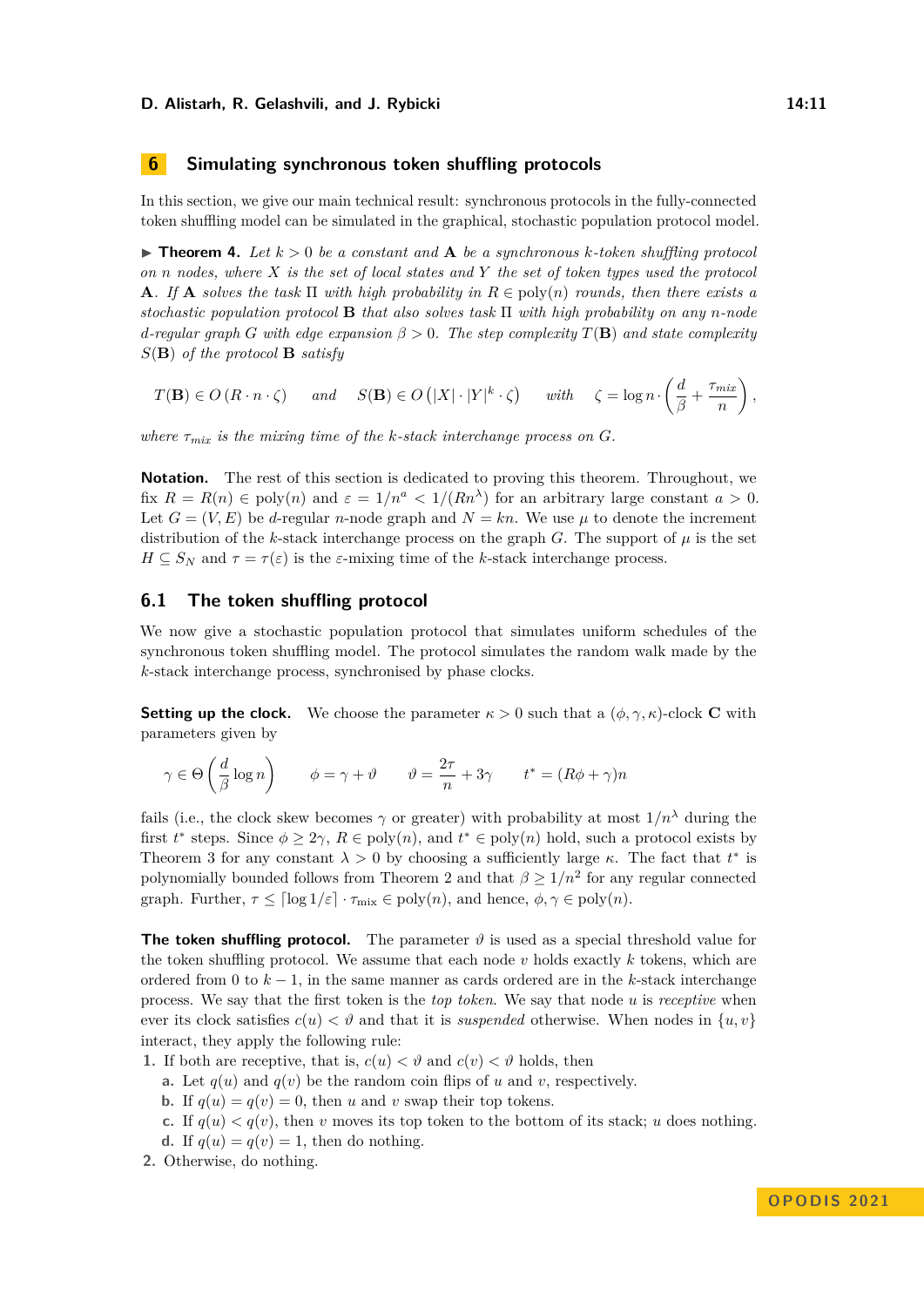### **14:12 Fast Graphical Population Protocols**

<span id="page-11-0"></span>

**Figure 4** The dynamics of the shuffling protocol for  $k = 1$ . Circles filled with white and red denote receptive and suspended nodes, respectively. The blue arrows connect nodes who exchange their tokens in the given step. Red lines denote steps, where at least one of the interacting nodes is suspended, and thus, no swap is made. (a) Initially all nodes are receptive and swap tokens with their interaction partners. After sufficiently many interactions, nodes become suspended and refrain from swapping tokens. (b) Eventually all nodes are suspended. The highlighted panel shows the resulting permutation, which will act as the interaction pattern for the simulated round. (c) As the phase clocks reset back to 0, nodes become receptive again, and the tokens are shuffled once more.

The protocol uses at most one random bit per node per interaction and that this is the only part of our framework, where the random bits provided to the nodes are used. The interacting nodes exchange at most 4 bits (i.e., whether they receptive or not, and the result of their coin flip) in addition to the contents of the swapped tokens in Step (1b). Finally, observe that when all nodes are receptive, the tokens are shuffled according to the increment distribution  $\mu$  of the *k*-stack interchange process on *G*. [Figure 4](#page-11-0) illustrates the dynamics of the shuffling protocol in the case  $k = 1$ .

# **6.2 Properties of the shuffling protocol**

We now analyse the above shuffling protocol. Let  $c(u, t)$  indicate the clock value of node  $u$  at the end of step *t*. Let  $c(u, 0) = 0$  and  $t(v, 0) = 0$ . We say that the clock of node *u* resets at time step *t* if its value transitions from  $\phi - 1$  to 0. For  $r \ge 0$ , define

 $t(v, r+1) = \min\{t > t(v, r) : c(v, t) = 0\}$ ; the step when *v* resets its clock for the *r*th time,  $t_{\min}(r) = \min\{t(v,r) : v \in V\}$ ; the *earliest* step when some clock is reset for the *r*th time,  $t_{\max}(r) = \max\{t(v,r) : v \in V\}$ ; the *latest* step when some clock is reset for the *r*th time. Similarly, we define the times with respective to the events when the clocks reach the value  $\vartheta$ :

- $s(v,r) = \min\{t > t(v,r) : c(v,t) = \vartheta\},\$
- $s_{\min}(r) = \min\{s(v,r) : v \in V\},\$
- $= s_{\max}(r) = \max\{s(v, r) : v \in V\}.$

The following lemma captures the relationship between the timing of these events.

▶ **Lemma 5.** *With high probability, the following inequalities hold:*

- 1.  $t_{\max}(R+1) \leq t^* = (R\phi + \gamma)n$ ,
- 2.  $s_{\min}(r) t_{\max}(r) \geq \tau$  *for each*  $1 \leq r \leq R$ *.*
- **3.**  $t_{\max}(r) < s_{\max}(r) < t_{\min}(r+1)$  *for each*  $1 \leq r \leq R$ *.*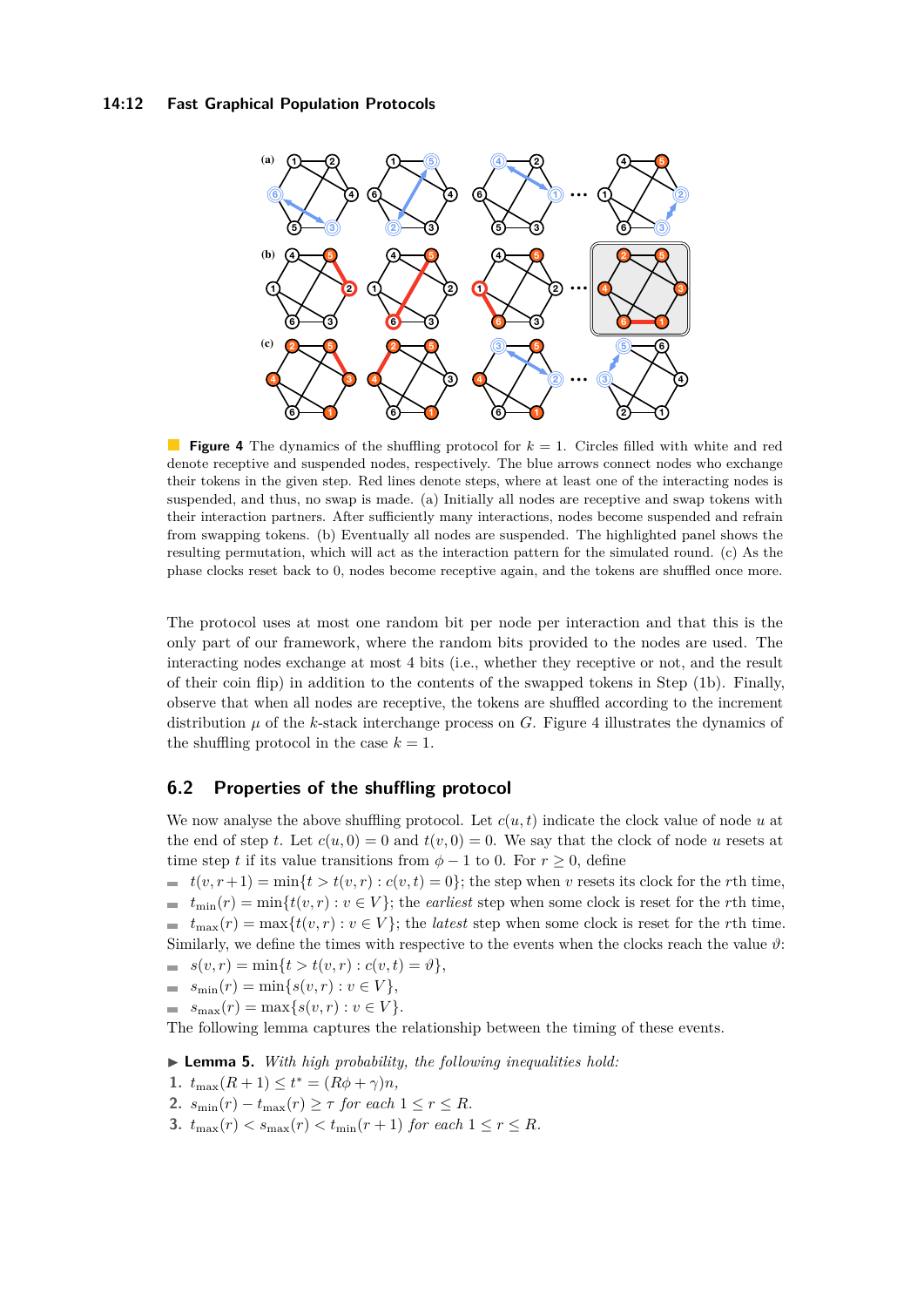**Distribution of tokens.** We now show that the distribution tokens mix to an *ε*-uniform distribution during the intervals  $\{t_{\max}(r) + 1, \ldots, s_{\min}(r)\}\$  for  $1 \leq r \leq R$ . Let  $\pi_0 = id$  and  $\pi_t$ denote the locations of the tokens after *t* steps of the shuffling protocol. Define  $\sigma_0 = id$  and

 $\sigma_r = \pi_{s_{\text{max}}(r)}$  for  $1 \leq r \leq R$ .

Observe that  $\sigma_r = \rho_3 \cdot \rho_2 \cdot \rho_1 \cdot \sigma_{r-1}$ , where each  $\rho_i$  is product of elements from the support  $H \subseteq S_N$  of the increment distribution  $\mu$  of the *k*-stack interchange process, where

 $\rho_1 = x_{t_{\text{max}}(r)} \cdots x_{t_{\text{min}}(r-1)+1}$  (a subset of nodes have become receptive for the *r*th time),  $\rho_2 = x_{s_{\min}(r)} \cdots x_{t_{\max}(r)+1}$  (all nodes are receptive),

 $\rho_3 = x_{s_{\text{max}}(r)} \cdots x_{s_{\text{min}}(r)+1}$  (a subset of nodes have become suspended for the *r*th time). (Recall that permutations are applied from right to left.) Observe that while each  $x_i$  is a random element of  $H$ , only the elements  $\rho_2$  are guaranteed to be distributed according to the increment distribution  $\mu$  of the *k*-stack interchange process. The elements of  $\rho_1$  and  $\rho_3$ are skewed towards the identity permutation, as some nodes are suspended whenever their clock values are in  $\{\vartheta, \ldots, \varphi - 1\}$ . The next lemma establishes that this does not interfere with the mixing behaviour.

▶ **Lemma 6.** *Let*  $0 \le r < R$ *. For any*  $A \subseteq S_N$ *, we have*  $|\Pr[\sigma_{r+1} \in A \mid \sigma_r] - \nu(A)| \le \varepsilon$ *.* 

# **6.3 The simulation protocol**

Using the shuffling protocol in the population protocol model, we can simulate an *R*-round algorithm **A** in the synchronous *k*-token shuffling model. Let  $f: X \times Y^k \to X$  be the state transition function and  $g: X \to Y^k$  be the token generation function of the algorithm **A**. Recall that *X* and *Y* denote the sets of local states and token types, respectively.

**The simulation protocol.** Each node *v* maintains the following variables:

 $a(v) \in X$  to simulate the local state of the synchronous protocol **A**,

 $b_0(v), \ldots, b_{k-1}(v) \in Y$  to store the sent and received tokens, and

 $r(v) \in \{0, 1, \ldots, R\}$  to store the number of simulated rounds.

The variable  $a(v)$  is initialised to the initial state  $x_0(v)$  of node *v* in the algorithm **A** and  $b_0(v), \ldots, b_{k-1}(v)$  are initialised to the values given by  $g(x_0(v))$ . The variable  $r(v)$  is initially set to 0. When node *v* interacts (in the asynchronous population protocol model), *v* updates its state according to the following rules:

**1.** Run the clock and the shuffling protocol using  $b_0(v), \ldots, b_{k-1}(v)$  to hold the *k* tokens.

- **2.** If  $c(v) = \vartheta$ , then
	- quarktriangleright update the round counter and set  $r(v) \leftarrow \min\{r(v) + 1, R\},\$
	- compute the new state  $a(v)$  ←  $f(a(v), b_0(v), \ldots, b_{k-1}(v))$ , and
	- generate new tokens  $b_0(v), \ldots, b_{k-1}(v) \leftarrow g(a(v)).$

As output value of the simulation, node *v* uses the output value algorithm **A** associates to state  $a(v)$ . The above algorithm simulates an execution of the synchronous algorithm **A** under the schedule  $\sigma_1, \ldots, \sigma_R$  given by the shuffling protocol. To this end, define  $x_0(v) = a(v, 0)$ and  $x(r) = a(v, s(v, r))$  for all  $1 \le r \le R$ .

▶ **Lemma 7.** *With high probability, the sequence*  $(x_r)_{0 \leq r \leq R}$  *is an execution induced by the schedule*  $(\sigma_r)_{1 \leq r \leq R}$ *.*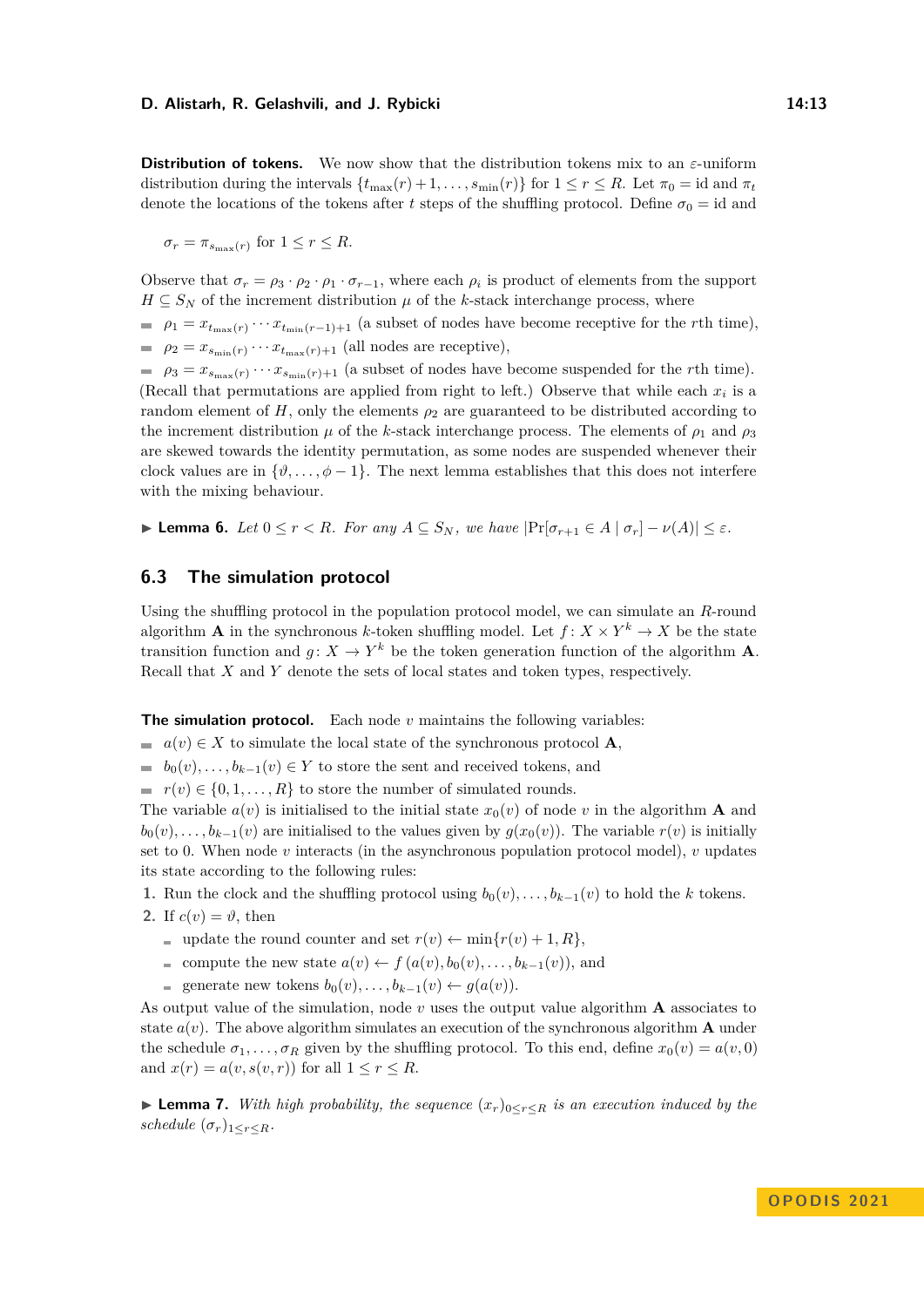### **6.4 From almost-uniform schedules to uniform schedules**

The schedules provided by the shuffling protocol are only *ε*-uniform, as the shuffling process is executed for finitely many steps. We now show that this does not matter: any synchronous protocol behaves statistically similarly under *ε*-uniform and uniform schedules.

To formalise this, let  $\Phi$  be the distribution over sequences  $(\sigma_1, \ldots, \sigma_R) \in S_N^R$  of permutations generated by the shuffling protocol under the assumption that the clock protocol works correctly for *T* time steps. Let  $\nu^R = \nu \times \cdots \times \nu$  denote the distribution of a sequence of *R* independently and uniformly sampled random permutations from  $S_N$ . That is,  $\nu^R$  is the distribution of the uniform *R*-round schedules. The following then holds:

**Example 1 Example 1** *Particular and*  $\mathbf{r}$  *Particular*  $\mathbf{r}$  **<b>***Particular*  $\mathbf{r} \times \mathbf{r}$  *Particular*  $\mathbf{r} \times \mathbf{r}$  **<b>***Particular 1 <i>Particular 1 <b>P <i>Particular 1 <b>P <i>Particular 1 <b>P <i>P* 

Together with the following lemma, we can show that protocols simulated under the *ε*-uniform schedules behave almost the same as under perfectly uniform schedules.

▶ **Lemma 9.** *Let µ and ν be probability distributions over a finite domain* Ω*. For any*  $function F: \Omega \to \Omega'$ , the total variation distance satisfies  $||F(\mu) - F(\nu)||_{TV} \le ||\mu - \nu||_{TV}$ .

### **6.5 The main simulation theorem**

With all the pieces now in place, we can now state our simulation theorem.

 $\triangleright$  **Theorem 4.** Let  $k > 0$  be a constant and **A** be a synchronous k-token shuffling protocol *on n nodes, where X is the set of local states and Y the set of token types used the protocol* **A***.* If **A** *solves the task*  $\Pi$  *with high probability in*  $R \in \text{poly}(n)$  *rounds, then there exists a stochastic population protocol* **B** *that also solves task* Π *with high probability on any n-node d*-regular graph *G* with edge expansion  $\beta > 0$ . The step complexity  $T(\mathbf{B})$  and state complexity *S*(**B**) *of the protocol* **B** *satisfy*

$$
T(\mathbf{B}) \in O(R \cdot n \cdot \zeta) \quad \text{and} \quad S(\mathbf{B}) \in O\left(|X| \cdot |Y|^k \cdot \zeta\right) \quad \text{with} \quad \zeta = \log n \cdot \left(\frac{d}{\beta} + \frac{\tau_{\text{mix}}}{n}\right),
$$

*where*  $\tau_{mix}$  *is the mixing time of the k-stack interchange process on G.* 

### **7 Applications: leader election and exact majority**

Using [Theorem 4,](#page-10-1) we can automatically transport algorithms from the *fully-connected synchronous token shuffling model* to the graphical, asynchronous population protocol model. We utilise this result to obtain fast protocols for leader election and exact majority in the graphical population protocol model.

The leader election protocol for the token shuffling model uses a one-way information dissemination protocol and a protocol for generating synthetic coins in the token shuffling model with  $k > 1$ . Specifically, we show the following result.

▶ **Theorem 10.** *There is a synchronous 2-token shuffling protocol for the leader election task that stabilises in*  $O(\log^2 n)$  *rounds with high probability, uses*  $O(\log n)$  *states per node and two token types.*

For exact majority in the token shuffling model, we give an algorithm that simulates two-way interactions in a population of 2*n* virtual agents. The algorithm uses the classic cancellation-doubling dynamics used in the clique model [\[13,](#page-15-3) [34\]](#page-16-3), yielding the following result.

▶ **Theorem 11.** *There is a synchronous 2-token shuffling protocol for the exact majority task that stabilises in*  $O(\log^2 n)$  *rounds with high probability, uses*  $O(\log n)$  *states and five token types.*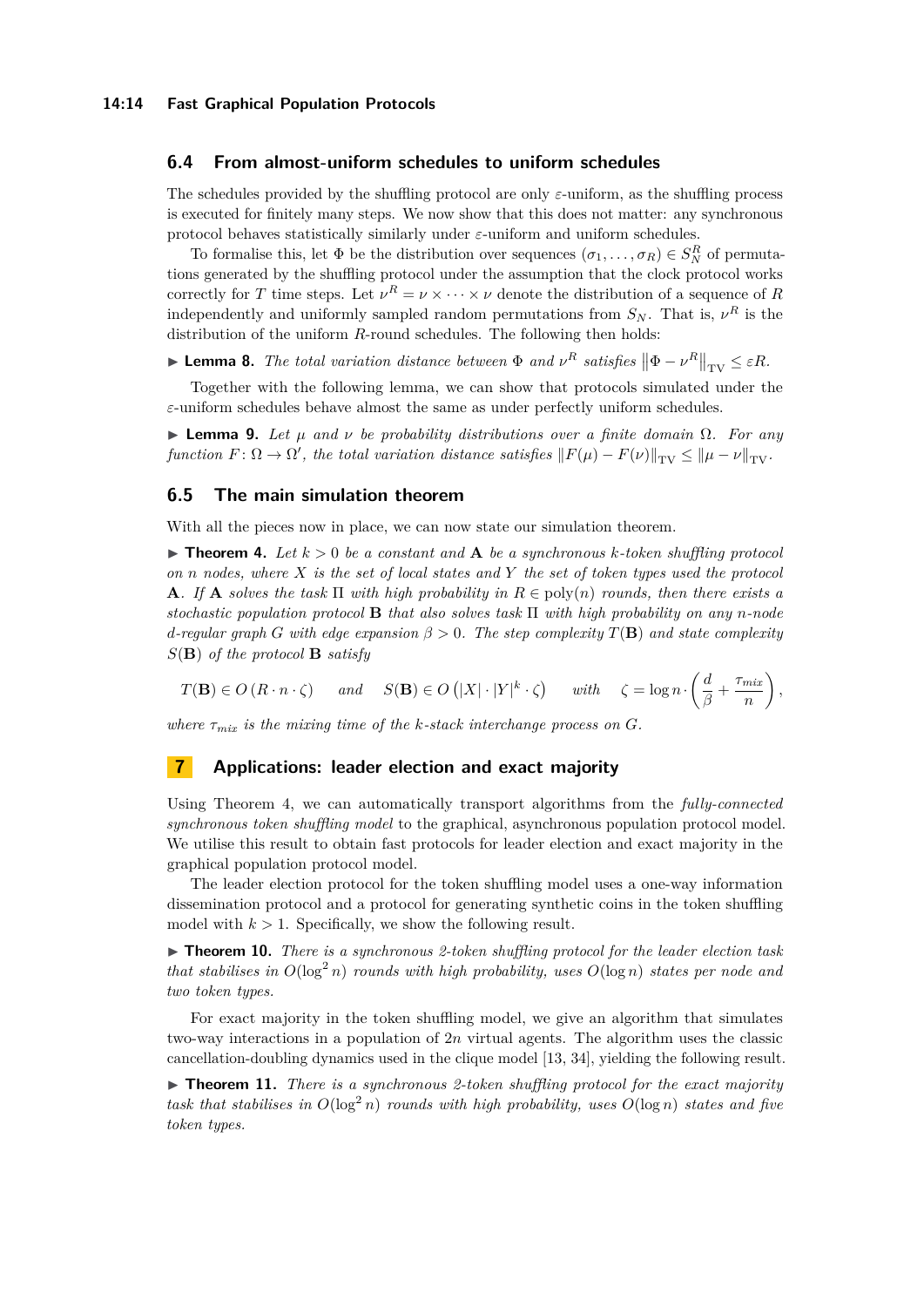### **D. Alistarh, R. Gelashvili, and J. Rybicki 14:15** 14:15

# <span id="page-14-6"></span>**8 Conclusions**

In this work, we established a general framework for simulating clique-based protocols in arbitrary, connected regular graphs. We now conclude by briefly discussing some limitations of our approach and summarise key problems left open by this work.

First, we focused on regular interaction graphs. The justification for this assumption is two-fold. First, this assumption is only used once: in [Section 5,](#page-9-1) to obtain clean bounds for the skew of the phase clock. However, upon close inspection, we notice that this regularity assumption can be relaxed in many cases if the minimum and maximum degrees do not deviate too much from the average degree of the graph [\[6\]](#page-14-0). Second, regular graphs give a natural extension of the notion of *parallel time*, since all nodes interact at the same rate.

The simulation overhead has a polylogarithmic dependency on *n*. We have made no particular effort to optimise the degree of this polylogarithmic dependency. The dependency can be improved by providing better bounds on the *k*-stack interchange process. Indeed, even in the case of the well-studied (1-stack) interchange process, exact bounds on mixing time have been – and still remain – an open question for many graph classes [\[38\]](#page-16-7). Improved bounds for these processes imply better running time bounds for our simulations.

Finally, our complexity bounds have a quadratic dependency on *d/β*. We suspect a polynomial dependency on the expansion properties is necessary for step complexity and leave the investigation of tight space-time trade-offs for population protocols in the general graphical setting as an intriguing open problem.

#### **References**

- <span id="page-14-10"></span>**1** David Aldous. Random walks on finite groups and rapidly mixing Markov chains. In *Séminaire de Probabilités XVII 1981/82*, pages 243–297. Springer, 1983.
- <span id="page-14-9"></span>**2** David Aldous and James Allen Fill. Reversible markov chains and random walks on graphs, 2002. Unfinished monograph, recompiled 2014, available at [http://www.stat.berkeley.edu/](http://www.stat.berkeley.edu/users/aldous/RWG/book.html) [users/aldous/RWG/book.html](http://www.stat.berkeley.edu/users/aldous/RWG/book.html).
- <span id="page-14-8"></span>**3** Dan Alistarh, James Aspnes, David Eisenstat, Rati Gelashvili, and Ronald L Rivest. Timespace trade-offs in population protocols. In *Proc. 28th Annual ACM-SIAM Symposium on Discrete Algorithms (SODA 2017)*, pages 2560–2579, 2017.
- <span id="page-14-4"></span>**4** Dan Alistarh, James Aspnes, and Rati Gelashvili. Space-optimal majority in population protocols. In *Proc. 29th ACM-SIAM Symposium on Discrete Algorithms (SODA 2018)*. SIAM, 2018. [doi:10.1137/1.9781611975031.144](https://doi.org/10.1137/1.9781611975031.144).
- <span id="page-14-5"></span>**5** Dan Alistarh and Rati Gelashvili. Recent algorithmic advances in population protocols. *SIGACT News*, 49(3):63–73, 2018. [doi:10.1145/3289137.3289150](https://doi.org/10.1145/3289137.3289150).
- <span id="page-14-0"></span>**6** Dan Alistarh, Rati Gelashvili, and Joel Rybicki. Fast graphical population protocols. Full version. [arXiv:2102.08808](http://arxiv.org/abs/2102.08808).
- <span id="page-14-3"></span>**7** Dan Alistarh, Rati Gelashvili, and Milan Vojnović. Fast and exact majority in population protocols. In *Proc. 34th ACM Symposium on Principles of Distributed Computing (PODC 2015)*, pages 47–56, 2015.
- <span id="page-14-1"></span>**8** Dana Angluin, James Aspnes, Zoë Diamadi, Michael J Fischer, and René Peralta. Computation in networks of passively mobile finite-state sensors. *Distributed computing*, 18(4):235–253, 2006.
- <span id="page-14-7"></span>**9** Dana Angluin, James Aspnes, and David Eisenstat. Stably computable predicates are semilinear. In *Proc. 25th ACM Symposium on Principles of distributed computing (PODC 2006)*, pages 292–299, 2006.
- <span id="page-14-2"></span>**10** Dana Angluin, James Aspnes, and David Eisenstat. Fast computation by population protocols with a leader. *Distributed Computing*, 21(3):183–199, 2008. [doi:10.1007/s00446-008-0067-z](https://doi.org/10.1007/s00446-008-0067-z).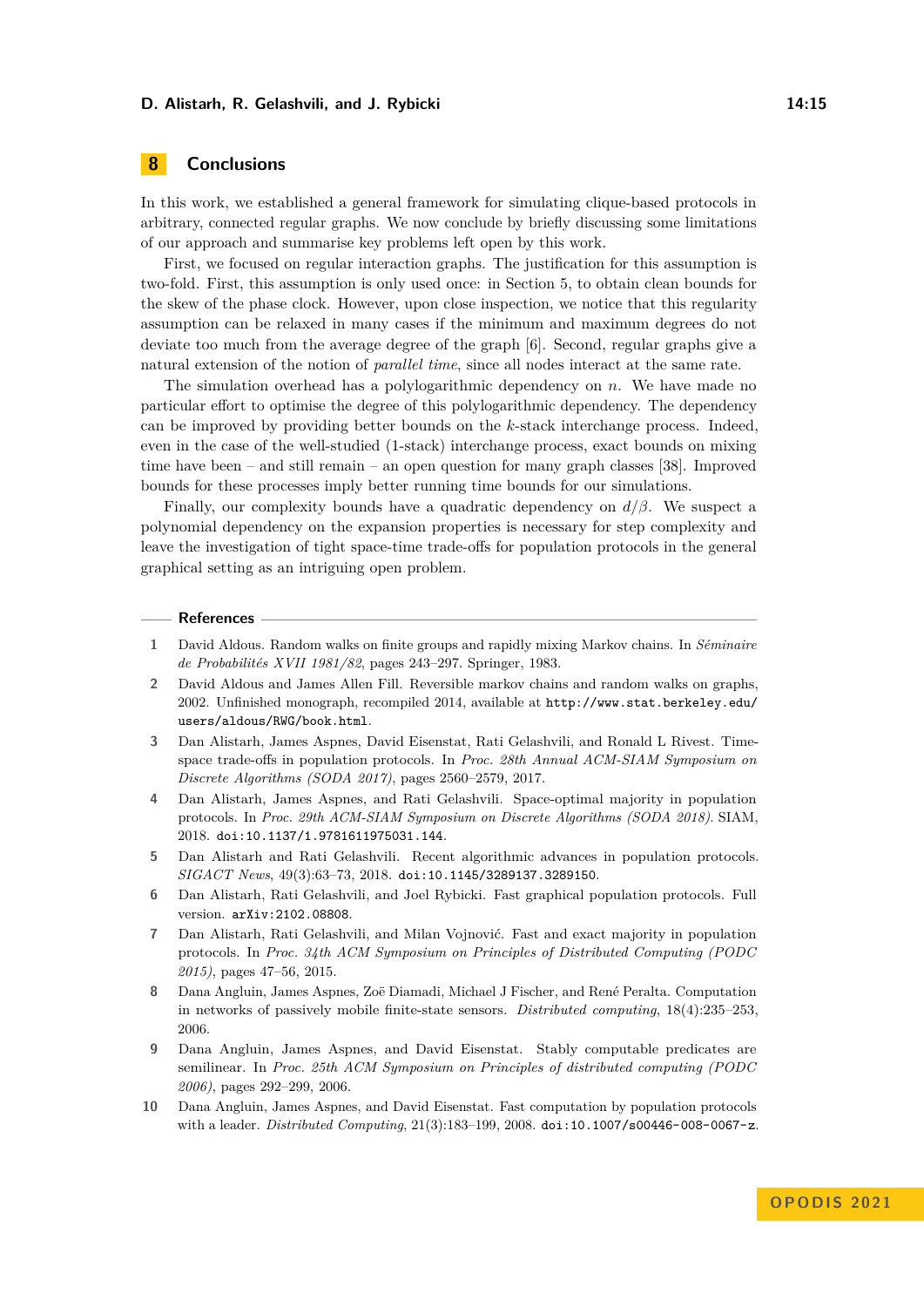### **14:16 Fast Graphical Population Protocols**

- <span id="page-15-0"></span>**11** Dana Angluin, James Aspnes, David Eisenstat, and Eric Ruppert. The computational power of population protocols. *Distributed Computing*, 20(4):279–304, 2007.
- <span id="page-15-9"></span>**12** Dana Angluin, James Aspnes, Michael J Fischer, and Hong Jiang. Self-stabilizing population protocols. *ACM Transactions on Autonomous and Adaptive Systems (TAAS)*, 3(4):1–28, 2008.
- <span id="page-15-3"></span>**13** James Aspnes and Eric Ruppert. An introduction to population protocols. In *Middleware for Network Eccentric and Mobile Applications*, pages 97–120. Springer, 2009.
- <span id="page-15-17"></span>**14** Yossi Azar, Andrei Z. Broder, Anna R. Karlin, and Eli Upfal. Balanced allocations. *SIAM Journal on Computing*, 29(1):180–200, 1999.
- <span id="page-15-6"></span>**15** Joffroy Beauquier, Peva Blanchard, and Janna Burman. Self-stabilizing leader election in population protocols over arbitrary communication graphs. In *International Conference on Principles of Distributed Systems*, pages 38–52. Springer, 2013. URL: [https:](https://hal.archives-ouvertes.fr/hal-00867287v2) [//hal.archives-ouvertes.fr/hal-00867287v2](https://hal.archives-ouvertes.fr/hal-00867287v2).
- <span id="page-15-1"></span>**16** Petra Berenbrink, Robert Elsässer, Tom Friedetzky, Dominik Kaaser, Peter Kling, and Tomasz Radzik. A population protocol for exact majority with  $O(\log_{5/3} n)$  stabilization time and Θ(log *n*) states. In *Proc. 32nd International Symposium on Distributed Computing (DISC 2018)*, pages 10:1–10:18, 2018. [doi:10.4230/LIPIcs.DISC.2018.10](https://doi.org/10.4230/LIPIcs.DISC.2018.10).
- <span id="page-15-5"></span>**17** Petra Berenbrink, Tom Friedetzky, Peter Kling, Frederik Mallmann-Trenn, and Chris Wastell. Plurality consensus in arbitrary graphs: Lessons learned from load balancing. In *Proc. 24th Annual European Symposium on Algorithms (ESA 2016)*, volume 57, pages 10:1–10:18, 2016. [doi:10.4230/LIPIcs.ESA.2016.10](https://doi.org/10.4230/LIPIcs.ESA.2016.10).
- <span id="page-15-15"></span>**18** Petra Berenbrink, George Giakkoupis, and Peter Kling. Tight bounds for coalescing-branching random walks on regular graphs. In *Proceedings of the Twenty-Ninth Annual ACM-SIAM Symposium on Discrete Algorithms*, pages 1715–1733. SIAM, 2018.
- <span id="page-15-2"></span>**19** Petra Berenbrink, George Giakkoupis, and Peter Kling. Optimal time and space leader election in population protocols. In *Proc. 52nd Annual ACM SIGACT Symposium on Theory of Computing (STOC 2020)*, pages 119–129, 2020.
- <span id="page-15-13"></span>**20** Petra Berenbrink, Dominik Kaaser, Peter Kling, and Lena Otterbach. Simple and efficient leader election. In *Proc. 1st Symposium on Simplicity in Algorithms (SOSA 2018)*, pages 9:1–9:11, 2018. [doi:10.4230/OASIcs.SOSA.2018.9](https://doi.org/10.4230/OASIcs.SOSA.2018.9).
- <span id="page-15-10"></span>**21** Michael Blondin, Javier Esparza, and Stefan Jaax. Large flocks of small birds: on the minimal size of population protocols. In *Proc. 35th Symposium on Theoretical Aspects of Computer Science (STACS 2018)*. Schloss Dagstuhl-Leibniz-Zentrum fuer Informatik, 2018.
- <span id="page-15-16"></span>**22** Robert Brijder. Computing with chemical reaction networks: a tutorial. *Natural Computing*, 18(1):119–137, 2019.
- <span id="page-15-8"></span>**23** Pietro Caputo, Thomas M. Liggett, and Thomas Richthammer. Proof of Aldous' spectral gap conjecture. *Journal of the American Mathematical Society*, 23(3):831–851, 2010.
- <span id="page-15-11"></span>**24** Hsueh-Ping Chen and Ho-Lin Chen. Self-stabilizing leader election. In *Proceedings of the 2019 ACM Symposium on Principles of Distributed Computing*, pages 53–59, 2019.
- <span id="page-15-12"></span>**25** Hsueh-Ping Chen and Ho-Lin Chen. Self-stabilizing leader election in regular graphs. In *Proceedings of the 39th Symposium on Principles of Distributed Computing*, PODC '20, pages 210–217, New York, NY, USA, 2020. Association for Computing Machinery. [doi:](https://doi.org/10.1145/3382734.3405733) [10.1145/3382734.3405733](https://doi.org/10.1145/3382734.3405733).
- <span id="page-15-14"></span>26 Colin Cooper, Robert Elsaïser, Hirotaka Ono, and Tomasz Radzik. Coalescing random walks and voting on connected graphs. *SIAM Journal on Discrete Mathematics*, 27(4):1748–1758, 2013. [doi:10.1137/120900368](https://doi.org/10.1137/120900368).
- <span id="page-15-4"></span>**27** Colin Cooper, Tomasz Radzik, Nicolás Rivera, and Takeharu Shiraga. Fast plurality consensus in regular expanders. In *Proc. 31st International Symposium on Distributed Computing (DISC 2017)*, pages 13:1–13:16, 2017. [doi:10.4230/LIPIcs.DISC.2017.13](https://doi.org/10.4230/LIPIcs.DISC.2017.13).
- <span id="page-15-7"></span>**28** Persi Diaconis and Laurent Saloff-Coste. Comparison techniques for random walk on finite groups. *The Annals of Probability*, 21(4):2131–2156, 1993.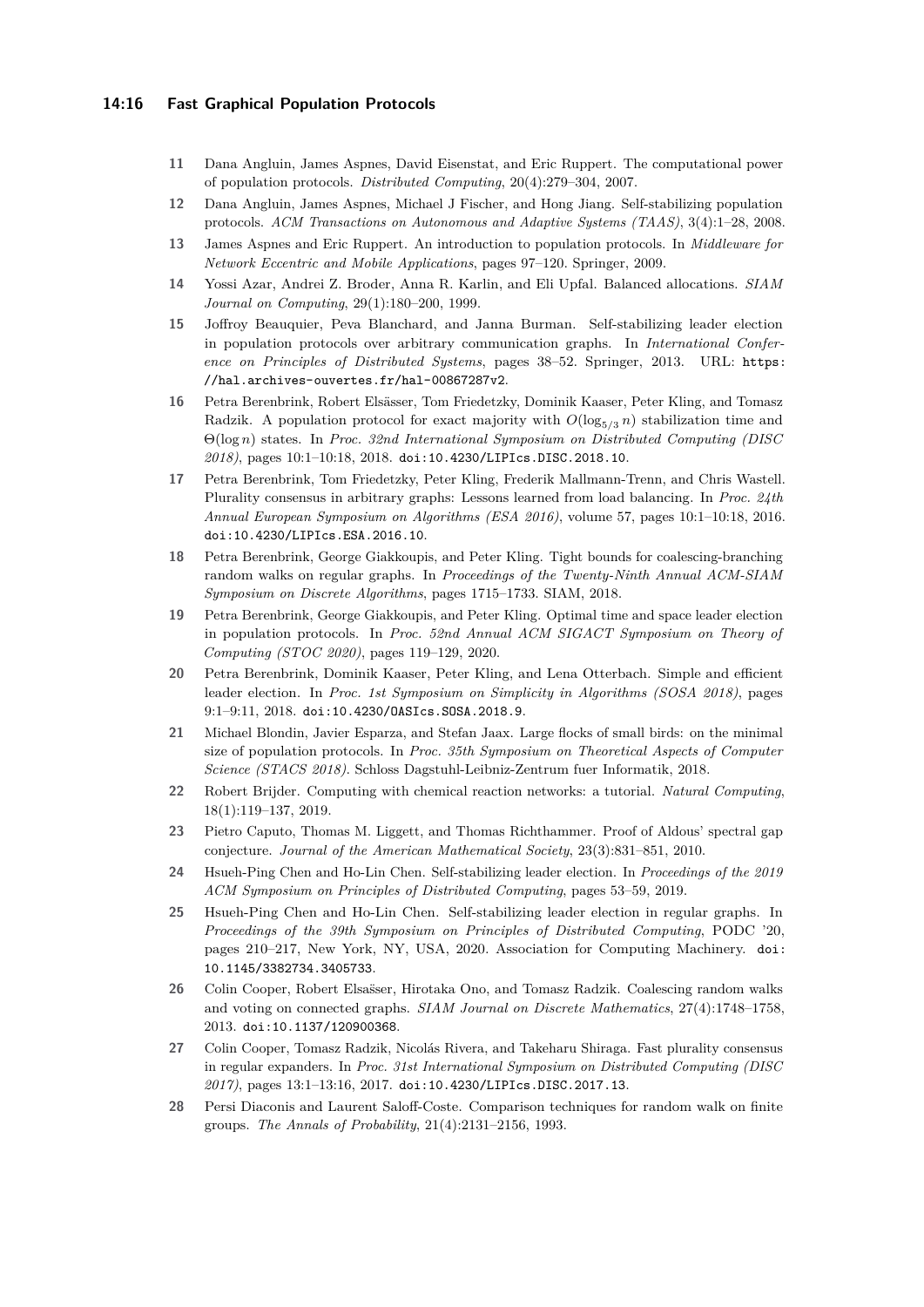### **D. Alistarh, R. Gelashvili, and J. Rybicki 14:17** 14:17

- <span id="page-16-13"></span>**29** Persi Diaconis and Mehrdad Shahshahani. Generating a random permutation with random transpositions. *Zeitschrift für Wahrscheinlichkeitstheorie und verwandte Gebiete*, 57(2):159–179, 1981.
- <span id="page-16-15"></span>**30** AB Dieker. Interlacings for random walks on weighted graphs and the interchange process. *SIAM Journal on Discrete Mathematics*, 24(1):191–206, 2010.
- <span id="page-16-2"></span>**31** David Doty, Mahsa Eftekhari, Leszek Gąsieniec, Eric Severson, Grzegorz Stachowiak, and Przemysław Uznański. A time and space optimal stable population protocol solving exact majority. *arXiv preprint*, 2021. [arXiv:2106.10201](http://arxiv.org/abs/2106.10201).
- <span id="page-16-0"></span>**32** David Doty and David Soloveichik. Stable leader election in population protocols requires linear time. *Distributed Computing*, 31(4):257–271, 2018.
- <span id="page-16-4"></span>**33** Moez Draief and Milan Vojnović. Convergence speed of binary interval consensus. *SIAM Journal on Control and Optimization*, 50(3):1087–1109, 2012.
- <span id="page-16-3"></span>**34** Robert Elsässer and Tomasz Radzik. Recent results in population protocols for exact majority and leader election. *Bulletin of the EATCS*, 126, 2018. URL: [http://bulletin.eatcs.org/](http://bulletin.eatcs.org/index.php/beatcs/article/view/549/ 546) [index.php/beatcs/article/view/549/546](http://bulletin.eatcs.org/index.php/beatcs/article/view/549/ 546).
- <span id="page-16-1"></span>**35** Leszek Gąsiniec and Grzegorz Stachowiak. Fast space optimal leader election in population protocols. In *Proc. 29th ACM-SIAM Symposium on Discrete Algorithms (SODA 2018)*, 2018. [doi:10.1137/1.9781611975031.169](https://doi.org/10.1137/1.9781611975031.169).
- <span id="page-16-8"></span>**36** Leszek Gąsiniec, Grzegorz Stachowiak, and Przemyslaw Uznański. Almost logarithmic-time space optimal leader election in population protocols. In *Proc. 31st ACM Symposium on Parallelism in Algorithms and Architectures (SPAA 2019)*, 2019. [doi:10.1145/3323165.](https://doi.org/10.1145/3323165.3323178) [3323178](https://doi.org/10.1145/3323165.3323178).
- <span id="page-16-11"></span>**37** Leszek Gąsiniec, Grzegorz Stachowiak, and Przemyslaw Uznański. Time and space optimal exact majority population protocols, 2020. [arXiv:2011.07392](http://arxiv.org/abs/2011.07392).
- <span id="page-16-7"></span>**38** Johan Jonasson. Mixing times for the interchange process. *Latin American Journal of Probability and Mathematical Statistics*, 9(2):667–683, 2012.
- <span id="page-16-10"></span>**39** Anissa Lamani and Masafumi Yamashita. Realization of periodic functions by self-stabilizing population protocols with synchronous handshakes. In *International Conference on Theory and Practice of Natural Computing*, pages 21–33. Springer, 2016.
- <span id="page-16-16"></span>**40** Tom Leighton and Satish Rao. Multicommodity max-flow min-cut theorems and their use in designing approximation algorithms. *Journal of the ACM*, 46(6):787–832, 1999.
- <span id="page-16-14"></span>**41** David A. Levin and Yuval Peres. *Markov Chains and Mixing Times*. American Mathematical Society, 2 edition, 2017.
- <span id="page-16-5"></span>**42** George B. Mertzios, Sotiris E. Nikoletseas, Christoforos Raptopoulos, and Paul G. Spirakis. Determining majority in networks with local interactions and very small local memory. In *Proc. 41st International Colloquium on Automata, Languages, and Programming (ICALP 2014)*, pages 871–882, 2014. [doi:10.1007/978-3-662-43948-7\\_72](https://doi.org/10.1007/978-3-662-43948-7_72).
- <span id="page-16-6"></span>**43** George B Mertzios, Sotiris E Nikoletseas, Christoforos L Raptopoulos, and Paul G Spirakis. Determining majority in networks with local interactions and very small local memory. *Distributed Computing*, 30(1):1–16, 2017.
- <span id="page-16-17"></span>**44** Yuval Peres, Kunal Talwar, and Udi Wieder. Graphical balanced allocations and the (1 + *β*) choice process. *Random Structures and Algorithms*, 47(4):760–775, 2014. [doi:10.1002/rsa.](https://doi.org/10.1002/rsa.20558) [20558](https://doi.org/10.1002/rsa.20558).
- <span id="page-16-12"></span>**45** Thomas Sauerwald and He Sun. Tight bounds for randomized load balancing on arbitrary network topologies. In *Proc. 53rd Annual IEEE Symposium on Foundations of Computer Science (FOCS 2012)*, pages 341–350, 2012. [doi:10.1109/FOCS.2012.86](https://doi.org/10.1109/FOCS.2012.86).
- <span id="page-16-18"></span>**46** Yuichi Sudo, Fukuhito Ooshita, Taisuke Izumi, Hirotsugu Kakugawa, and Toshimitsu Masuzawa. Logarithmic expected-time leader election in population protocol model. In *Proc. International Symposium on Stabilizing, Safety, and Security of Distributed Systems (SSS 2019)*, pages 323–337, 2019.
- <span id="page-16-9"></span>**47** Yuichi Sudo, Fukuhito Ooshita, Hirotsugu Kakugawa, Toshimitsu Masuzawa, Ajoy K Datta, and Lawrence L Larmore. Loosely-stabilizing leader election for arbitrary graphs in population protocol model. *IEEE Transactions on Parallel and Distributed Systems*, 30(6):1359–1373, 2018.